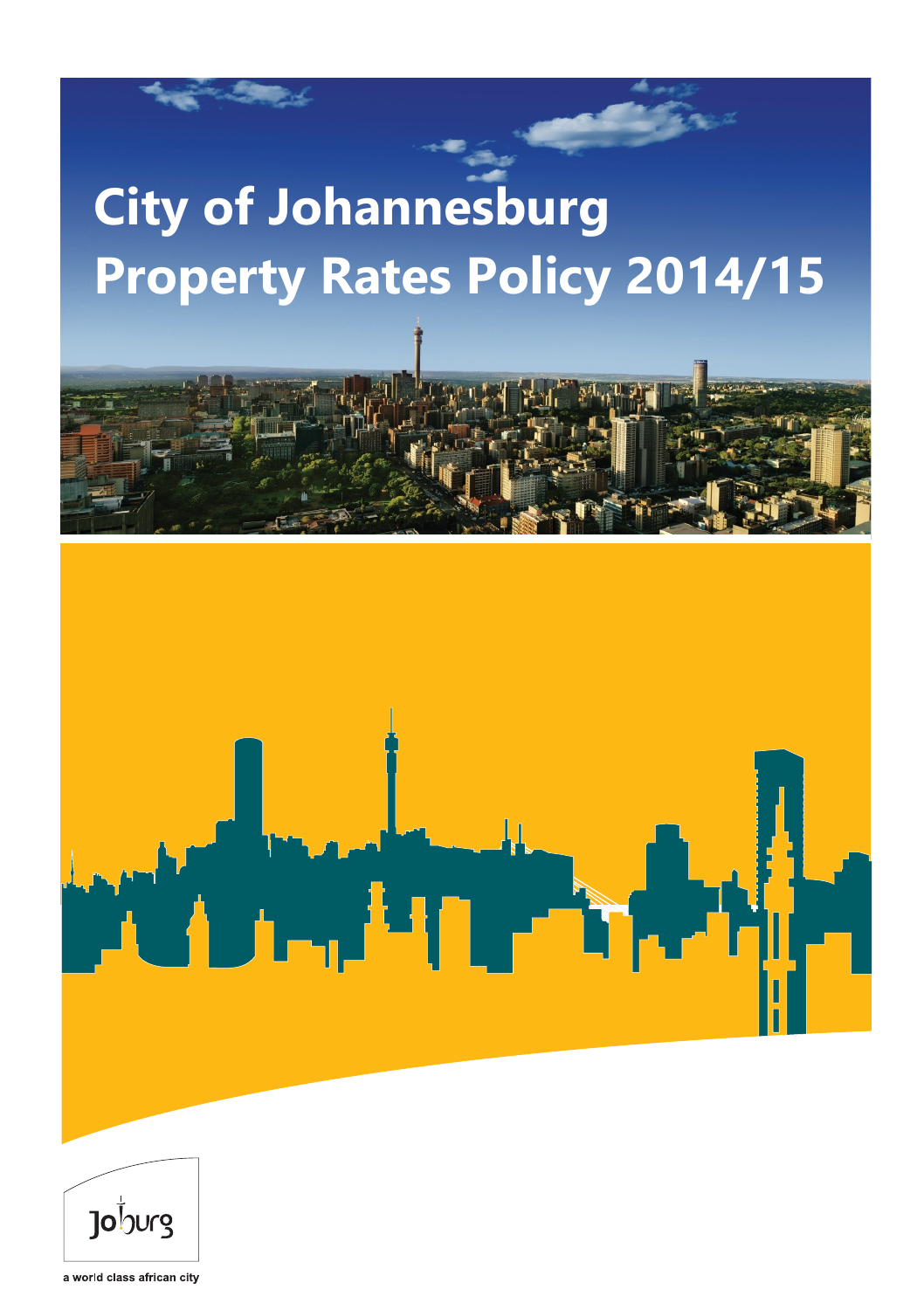Table of Contents

# **PAGE NO**

| 1. | Interpretation                                             | $\mathbf 2$ |
|----|------------------------------------------------------------|-------------|
| 2. | <b>Legislative Background</b>                              | 4           |
| 3. | <b>Objectives of the Policy</b>                            | 5           |
| 4. | Date of Implementation                                     | 6           |
| 5. | <b>Categories of Property for Levying of Differential</b>  |             |
|    | <b>Rates</b>                                               | 6           |
| 6. | <b>Clarification of Categories of Property</b>             | 7           |
| 7. | <b>Categories and Conditions of Ownership for Purposes</b> |             |
|    | of Exemptions, Reductions and Rebates                      | 12          |
| 8. | <b>Special Rating Areas</b>                                | 19          |
| 9. | <b>Liability for Rates</b>                                 | 20          |
|    | 10. Dealing with Applications                              | 21          |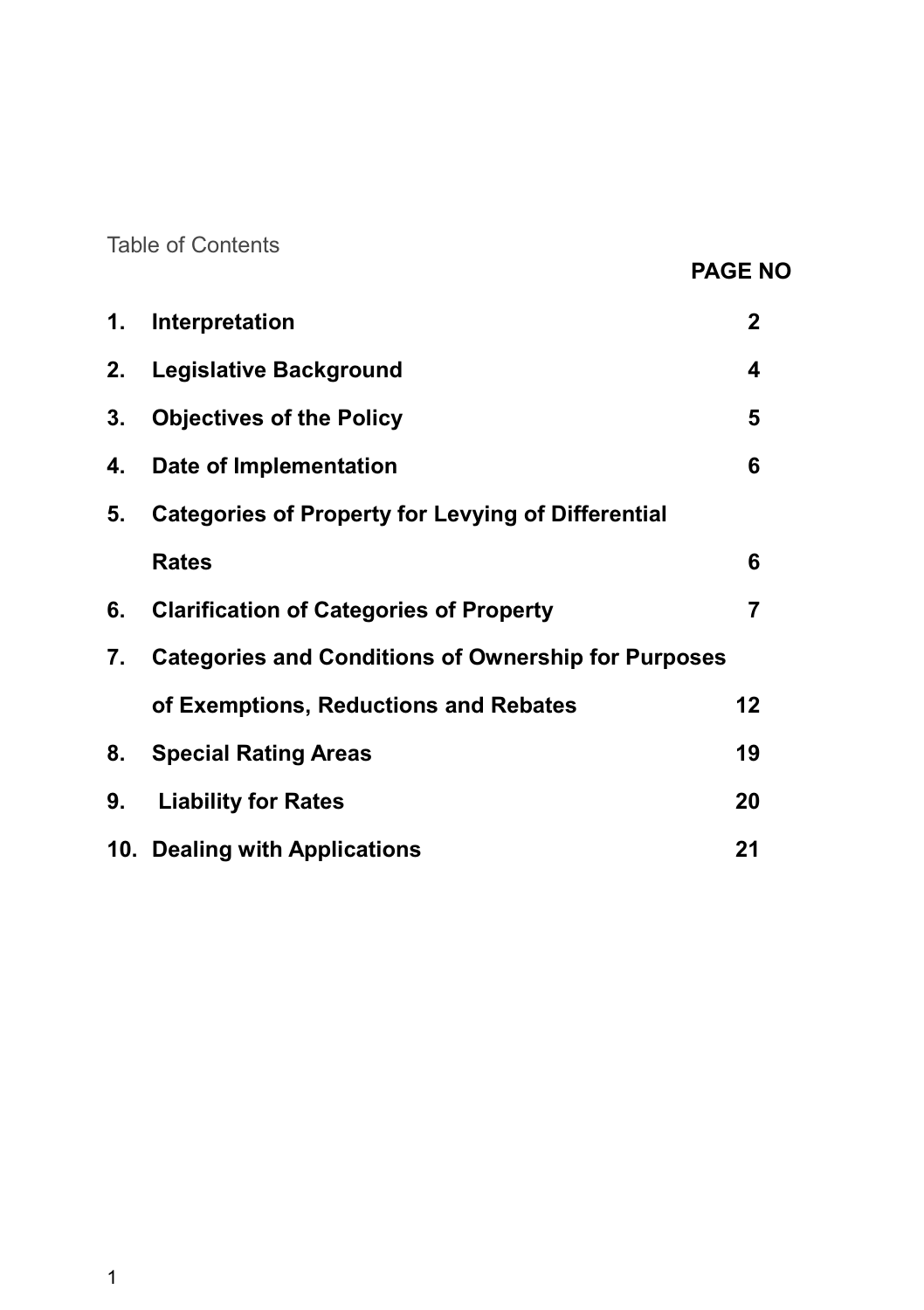#### **1. INTERPRETATION**

(1) In this Policy, any word or expression to which a meaning has been assigned in the Act bears that meaning and, unless the context otherwise indicates –

"**agricultural holding**" means an area of land registered as an agricultural holding under the Agricultural Holdings (Transvaal) Registration Act, No. 22 of 1919;

**"the Act"** means the Local Government: Municipal Property Rates Act 6 of 2004;

**"***bona fide* **farmer"** means the owner of a property who is taxed by the South African Revenue Services as a farmer;

**"fit for purpose built**" used in connection with a structure, means that the structure is fit for use/habitation for purpose for which it was built;

**"City of Johannesburg Poverty Index"** means the poverty index determined by Council from time to time which index identifies levels of financial need in terms of the City's Expanded Social Package:

**"consent use"** means the purpose for which land may lawfully be used, and for which buildings may be erected and used only with the consent of the Council;

**"Council"** means –

(a) the Metropolitan Municipality of the City of Johannesburg established by Provincial Notice No. 6766 of 2000, as amended, exercising its legislative and executive authority through its municipal Council; or

(b) its successor in title; or

(c) a structure or person exercising a delegated power or carrying out an instruction, where any power in this policy has been delegated or sub-delegated, or an instruction given, as contemplated in section 59 of the Systems Act; or

(d) in respect of ownership of property, rateability and liability for rates, a service provider fulfilling a responsibility assigned to it through a service delivery agreement in terms of section 81(2) of the Systems Act or any other law, as the case may be;

**"current monthly rates"** means the rate levied on a property divided into monthly payments;

**"financial year"** means any period commencing on 1 July of a calendar year and ending on 30 June of the next succeeding calendar year;

**"indigents"** means persons registered as indigent persons in terms of the Credit Control and Debt Collection By-laws of the Council;

**"inner city"** means the Johannesburg central business district with boundaries as determined by Council from time to time;

**"MFMA"** means the Local Government: Municipal Finance Management Act, 56 of 2003;

**"municipal property"** means property owned, vested or under the control and management of the Council or its service provider in terms of any applicable legislation;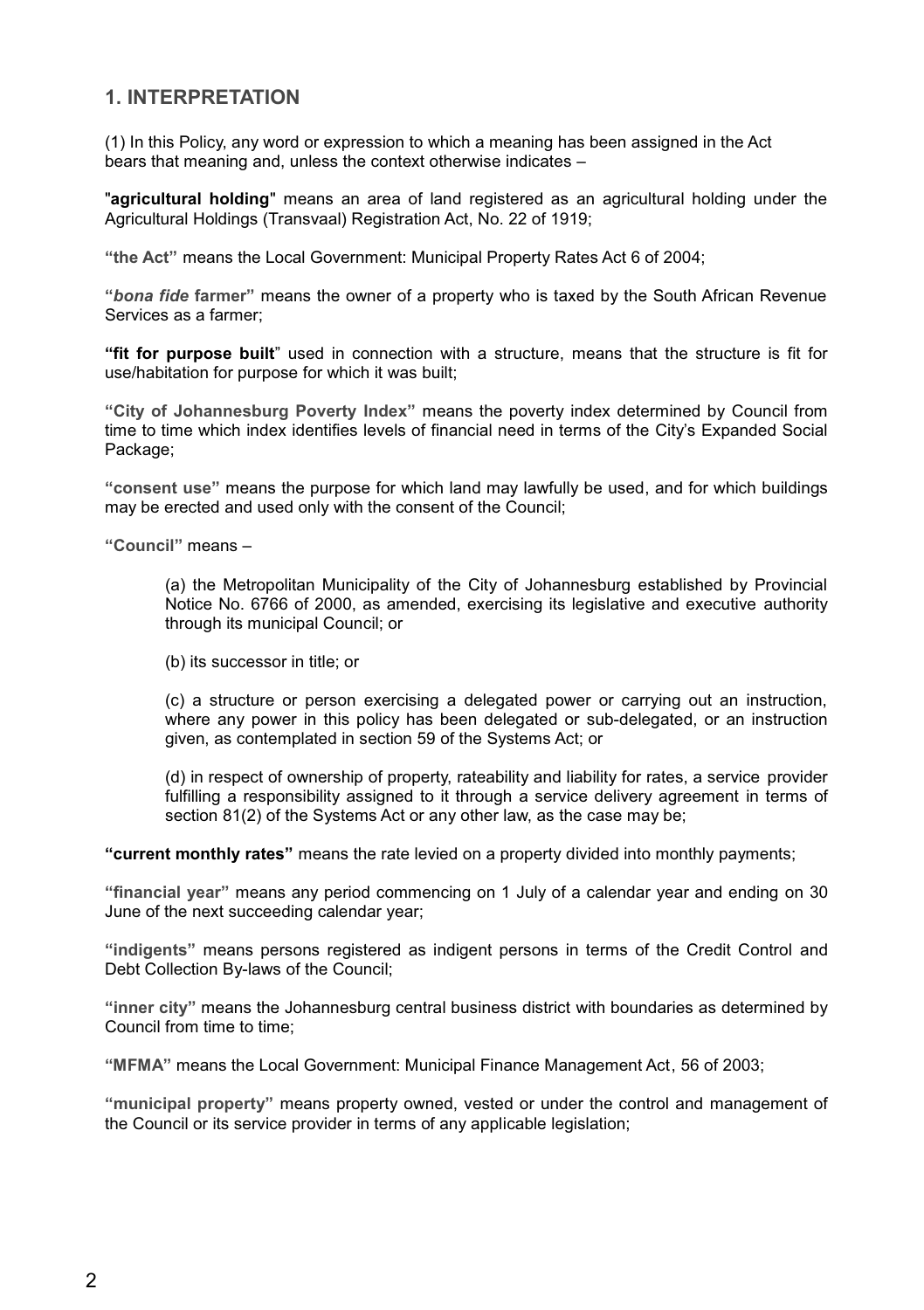**"permitted use"** means in relation to a property, means the limited purposes for which the property may be used in terms of -

- (a) any restrictions imposed by -<br>(i)  $\alpha$  condition of title:
	- a condition of title:
	- (ii) a provision of a town planning of land use scheme; or<br>(iii) any legislation applicable to any specific property or p
	- any legislation applicable to any specific property or properties; or
- (b) any alleviation of any such restrictions;

**"privately owned property"** means property not owned or vested in the state or an organ of state;

**"public service infrastructure"** means public service infrastructure as defined in the Act;

**"rateable property"** means property on which the Council may in terms of sections 2 and 7 of the Act levy a rate, excluding property fully excluded from the levying of rates in terms of section 17 of the Act;

**"ratepayer"** means any owner of rateable property as well as any owner of rateable property held under sectional title, situated within the area of jurisdiction of the Council;

**"regulation"** means a regulation promulgated in terms of the Act;

**"school"** means a school as defined in the South African Schools Act 84 of 1996;

**"Sectional Titles Act"** means the Sectional Titles Act, 95 of 1986;

"**Sectional titles property**" means sectional title units as defined in the Sectional Titles Act , 95 of 1986;

**"service provider"** means a service provider contemplated in paragraph (d) of the definition of Council;

**"State"** in so far as it relates to property owned and used by the State, means property owned and used by the National Government and Gauteng Provincial Government for the provision of community type services, including but not limited to police stations, hospitals and crematoria. All other property owned and used by the State will be classified in accordance with its zoning i.e. business for offices, residential for housing schemes and police flats etc;

**"State social security grant"** means any social assistance granted in terms of the Social Assistance Act 59 of 1992;

**"Structures Act"** means the Local Government: Municipal Structures Act, 117 of 1998;

**"Systems Act"** means the Local Government: Municipal Systems Act, 32 of 2000;

**"technical and other colleges"** means a public college and a private college as contemplated in the Further Education and Training Colleges Act, 16 of 2006;

**"threshold"** means the amount of the reduction (as defined in the Act), determined by the Council and stated in paragraph 7 below, by which the market value of residential property is lowered for rating purposes in terms of section 15 of the Act;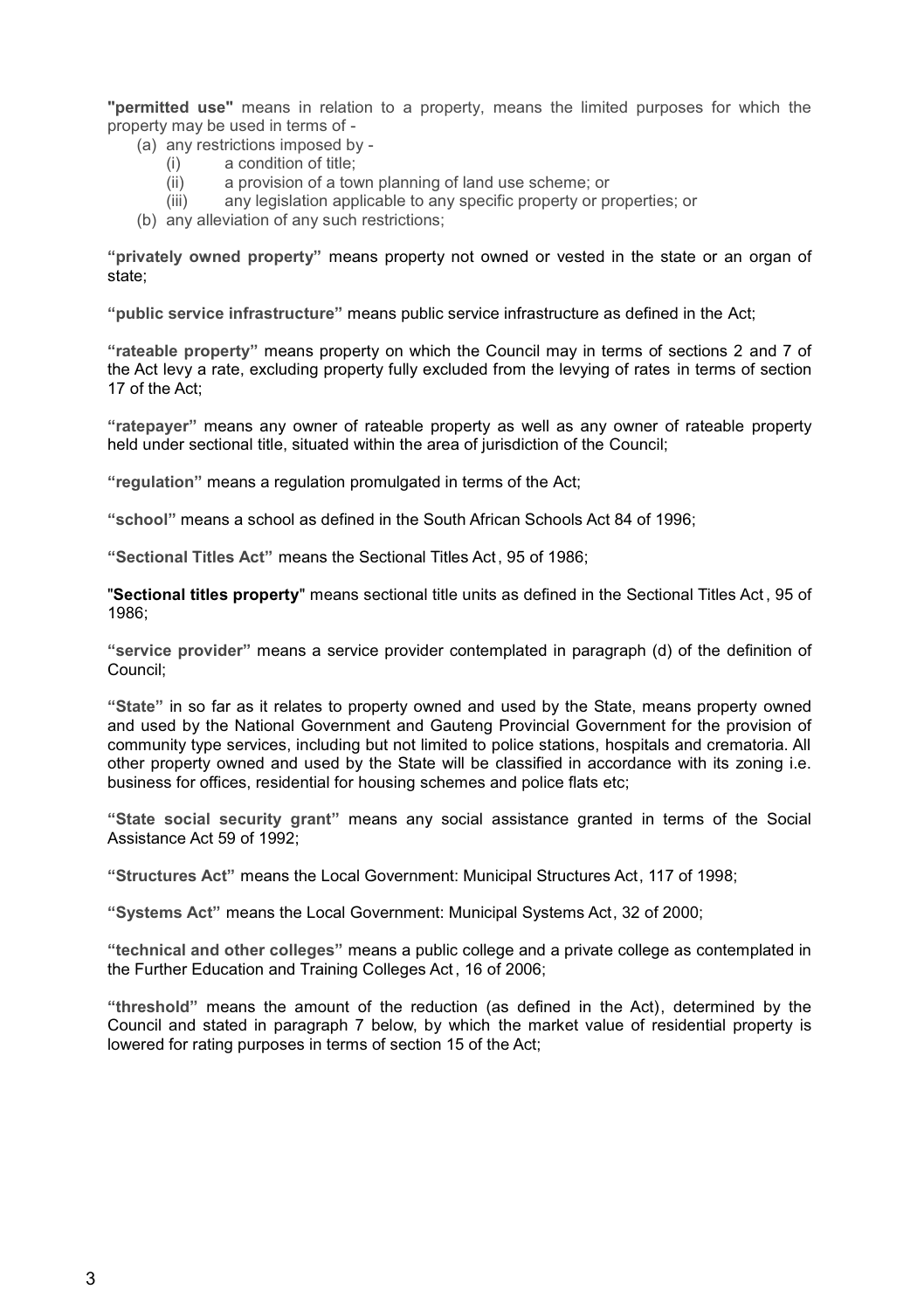#### **"Town Planning Scheme"** means -

a town planning scheme, which is in operation as contemplated in the Town Planning and Townships Ordinance 25 of 1965 and the Town Planning and Townships Ordinance 15 of 1986; and any scheme or document which in terms of any applicable legislation is legally in operation and records or sets out, by means of maps, schedules or any other document, the development rights specifying the purpose for which land may lawfully be used or any buildings may be erected, or both;

**"university"** means any university and technikon as defined in section 1 of the Higher Education Act 101 of 1997;

**zoning"** means the purpose for which land may lawfully be used or for which buildings may be erected or used, or both, as contained in any applicable Town Planning Scheme and "zoned" has corresponding meaning.

(2) Any word or expression –

(a) imparting any gender or the neuter includes both genders and the neuter, or

(b) imparting the singular only also includes the plural and vice versa, unless the context otherwise indicates.

#### **2. LEGISLATIVE BACKGROUND**

(a) The Constitution of the Republic of South Africa 1996 empowers the Council to impose rates on property.

(b) In terms of section 4(1)(c) of the Systems Act, the Council may, inter alia, levy rates on property to finance operational expenditure of the Council.

(c) In terms of section 62(1)(f)(ii) of the MFMA, the Municipal Manager appointed in terms of section 82 of the Structures Act, must, in his capacity as the Council's accounting officer, ensure that the Council has and implements a rates policy.

(d) The Council:

(i) must, in terms of section 3(1) of the Act, adopt a policy consistent with the Act on the levying of rates on rateable property in the municipality;

(ii) must, in terms of section 6(1) of the Act, adopt by-laws to give effect to the implementation of its rates policy.

(iii) must, in terms of section 5(1) of the Act, annually review, and may, if necessary, amend this Policy. Proposals for reviewing this Policy must be considered by the Council in conjunction with its annual operating budget;

(iv) may, in terms of section 22 of the Act, levy an additional rate on property in a special rating area and, in doing so, may differentiate between categories of property;

(e) This Policy is drafted in compliance with the provisions of sections 3(1) and 6(1) of the Act and must be read within the context of the Act.

(f) Rates are levied in accordance with the Act as an amount in the Rand based on the market value

of all rateable property as reflected in the valuation and any supplementary valuation roll,

as contemplated in Chapters 6 and 8,respectively , of the Act.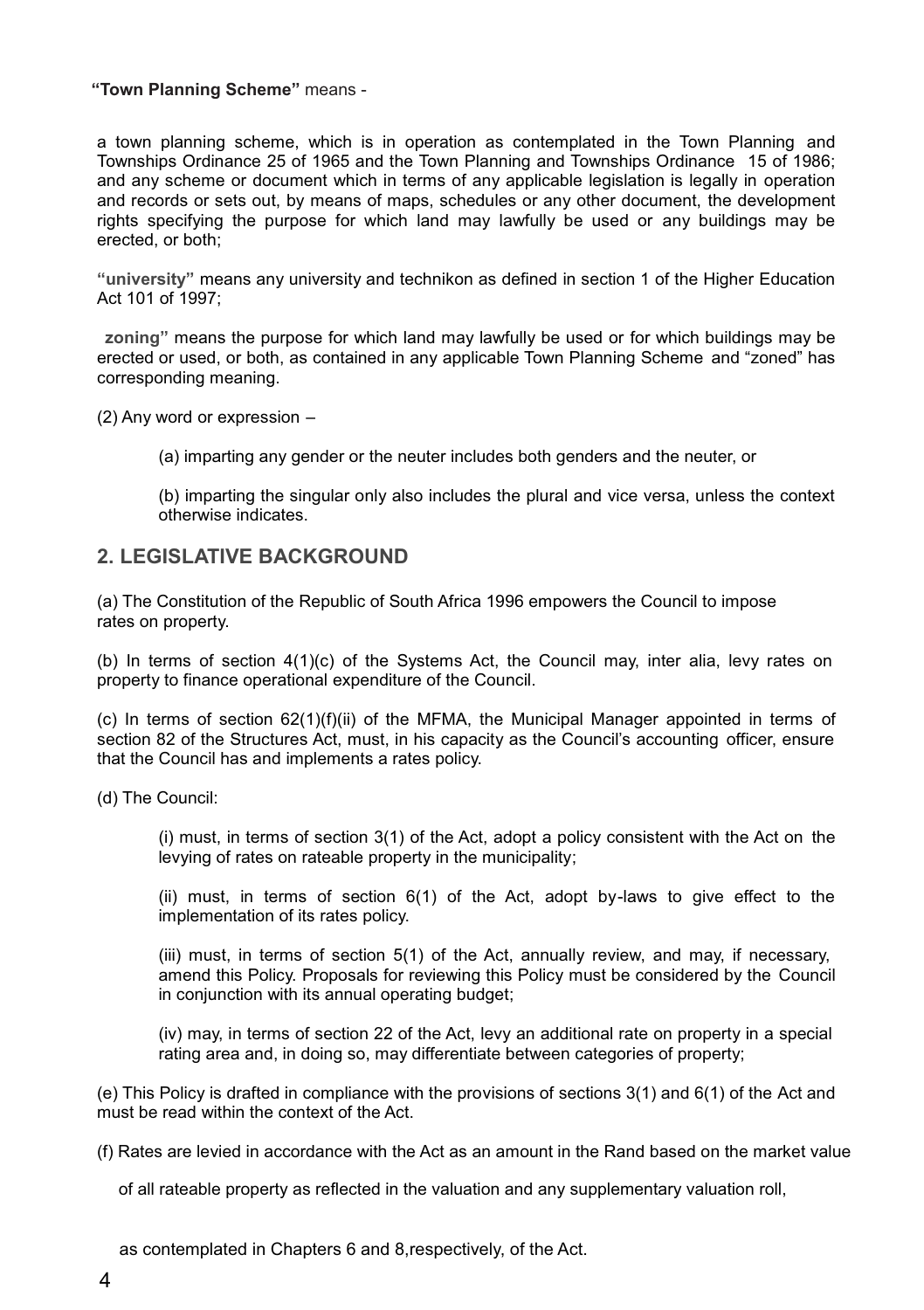#### **3. OBJECTIVES OF THE POLICY**

The key objectives of this Policy are to:

(a) ensure that all owners of rateable property are informed about their liability for rates;

(b) specify relief measures for ratepayers who may qualify for relief or partial relief in respect of the payment of rates through exemptions, reductions and rebates as contemplated in section 15 of the Act;

(c) empower the Council to specify a threshold at which rating in respect of residential properties may commence as provided for in section 15 of the Act read with section 17 (1)(h), which it is hereby authorised to do;

(d) set out the criteria to be applied by the Council if it  $-$ 

- (i) increases rates; and
- (ii) levies differential rates on different categories of property;

(e) provide for categories of public benefit organisations, approved in terms of section 30(1) of the Income Tax Act 58 of 1962, which are ratepayers, and may appl y to the Council for relief from rates;

(f) recognise the State and the owners of public service infrastructure as property owners;

- (g) encourage the development of property;
- (h) ensure that all persons liable for rates are treated equitably as required by the Act; and
- (i) provide that any rebate contemplated in paragraphs 7 of this Policy is to benefit the owner in occupation of the property.
- (j) To determine the level of increases in rates, the criteria to be applied may include the following:
	- (i) the inflation rate as indicated by the consumer price index excluding mortgage bonds;
	- (ii) the financing of increased operating expenditure;
	- (iii) the financing of additional maintenance expenditure;
	- (iv) the additional cost of servicing debt included in the operating budget of the Council;
	- (v) the augmentation of any revenue shortfall;
	- (vi) the financing from the annual operating budget of expenditure related to anything the Council is lawfully empowered to do for which provision has to be made in the budget;
	- (vii) the taking into consideration of the medium term budget growth factors as determined by National Treasury;
	- (viii) In addition to the criteria specified in subparagraph (3) above, the following criteria is taken into account in determining whether a differential rate should be applied: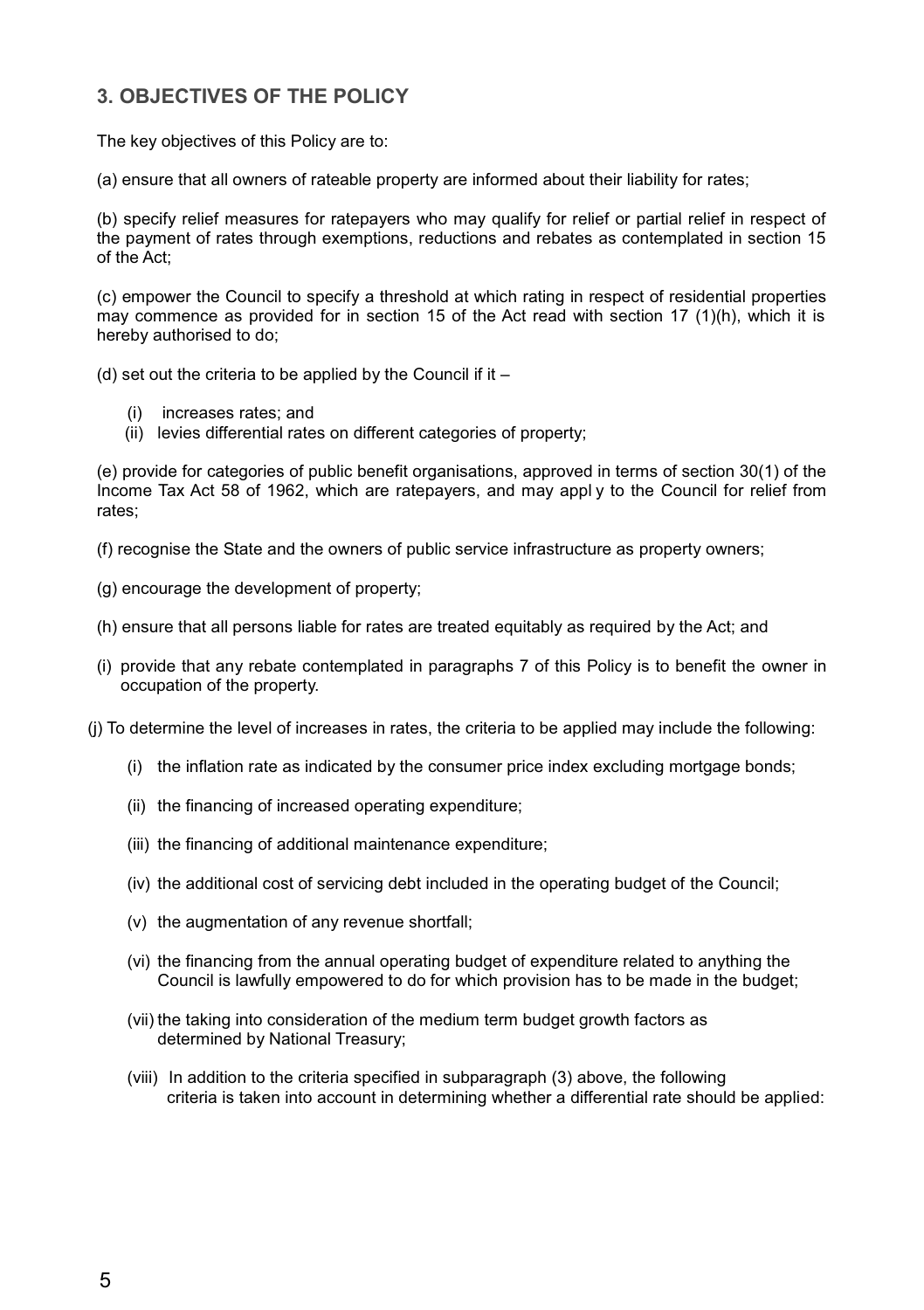- (a) the need to promote economic development;
- (b) any administrative advantages in applying a differential rate; and
- (c) the need to alleviate the rates burden on the owners of any particular category of property specified in paragraph 7.

#### **4. DATE OF IMPLEMENTATION**

The Policy will be effective from on 1 July 2014 and is subject to review on an annual basis.

#### **5. CATEGORIES OF PROPERTY FOR LEVYNG OF DIFFERENTIAL RATES**

- (1) The Council levies different rates for different categories of rateable property in terms of section 8 of the Act. All rateable property will be classified in a category and will be rated based on the permitted use of the property, unless otherwise stated. For purposes of levying differential rates in terms of section 8, the following categories of property are determined in terms of sections 3(3)(b) and 3(3)(c) of the Act:
- (2) The categories are as follows:
	- **(a) Business and Commercial**
	- **(b) Sectional Title Business**
	- **(c) Sectional Title Residential**
	- **(d) Sectional Title Other**
	- **(e) Residential Property**
	- **(f) Residential with consent use**
	- **(g) Municipal**
	- **(h) State**
	- **(i) Farming**
	- **(j) Public Service Infrastructure**
	- **(k) Agricultural Business**
	- **(l) Agricultural Residential**
	- **(m) Agricultural other**
	- **(n) Vacant Land**
	- **(o) Mining**
	- **(p) Education**
	- **(q) Religious**
	- **(r) Public Service Infrastructure-Private**
	- **(s) Private open space**
	- **(t) Public Benefit**
	- **(u) Multipurpose Residential**
	- **(v) Multipurpose Business**
	- **(w) Illegal use**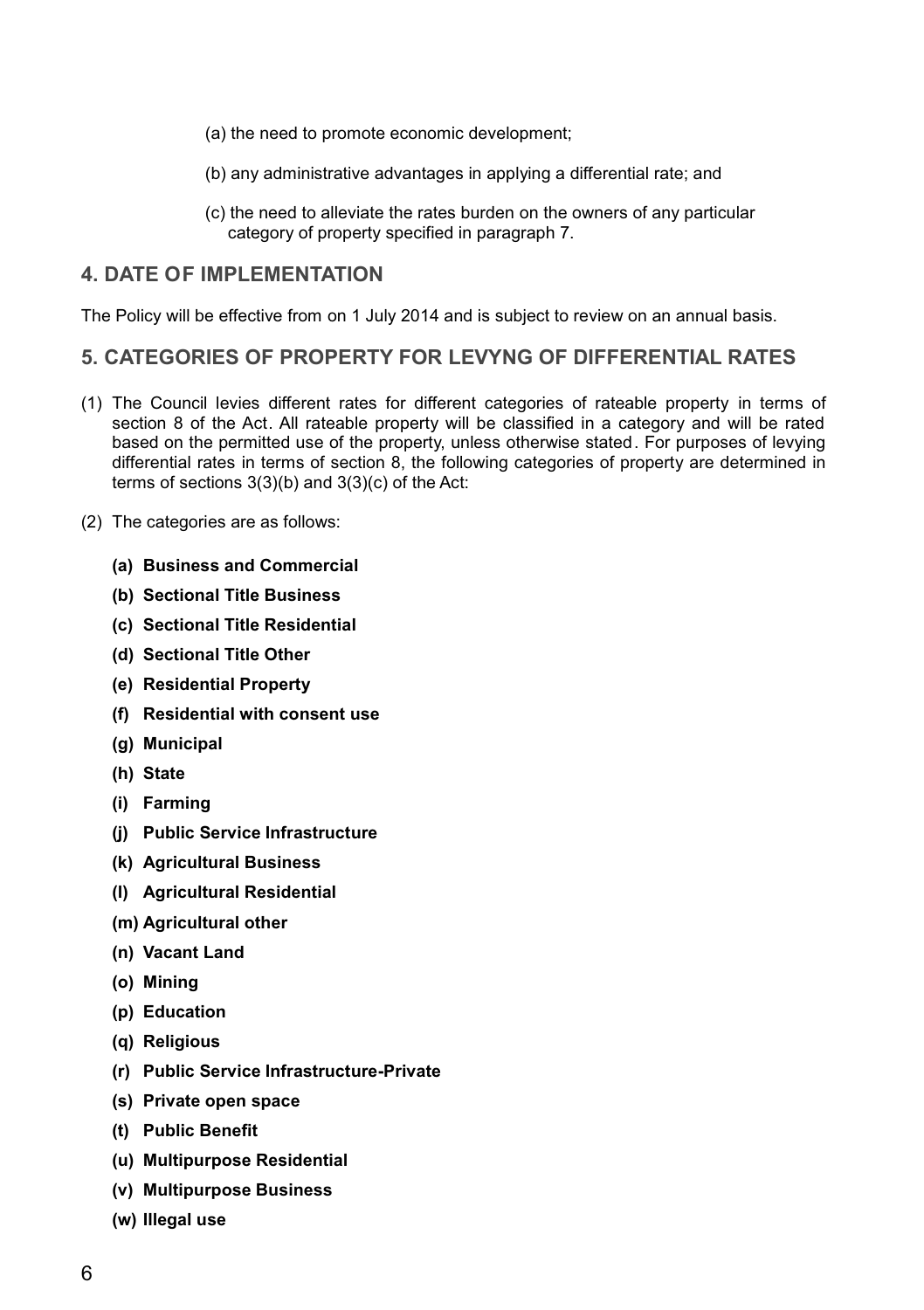# **6. CLARIFICATION OF CATEGORIES OF PROPERTY**

#### **(a) Business and Commercial**

Property in this category includes:

- (i) property zoned for business, commercial or industrial purposes;
- (ii) property used for game farming and / or eco–tourism;
- (iii) property used as a race course for any racing in connection with which betting is carried on by means of a totalizator or otherwise;
- (iv) Property zoned private open space used for recreational or sporting facilities.
- (v) Property zoned general, special, undetermined, aerodrome, amusement, null and zoning unresolved which is used for business and commercial or industrial purposes, unless such property is used for residential purposes in which case the residential rate will be applied. The residential property value reductions and rebates will be applicable to such properties used for residential purposes;
- (vi) Properties zoned cemetery, parking;
- (vii) Property for which a business or commercial consent use has been granted by the Council

#### **(b) Sectional Title Business**

Property in this category includes:

- (i) Sectional Title properties that are zoned for business or have businesses operating therefrom;
- (ii) Where a property not zoned residential has been developed and is used exclusively as residential, the residential tariff will be applicable. The property owner must submit a declaration as to the purpose for which the property is being used, so that it can be rated accordingly. The residential property value reductions and rebates will be applicable to such property;
- (iii) A rate levied by the Council on a sectional title unit is payable by the owner of the unit.

#### **(c) Sectional Title Residential**

This category includes sectional title properties, zoned residential and used solely for residential purposes:

- (i) The City will not levy a rate on the first part of the value up to R200 000 of the market value as per the Valuation Roll:
	- on the first R15 000 on the basis set out in section 17(1)(h) of the MPRA; and
	- Act in respect of residential properties, provided that the Council may from time to on the balance of the market value up to R185 000 in terms of section 15 of the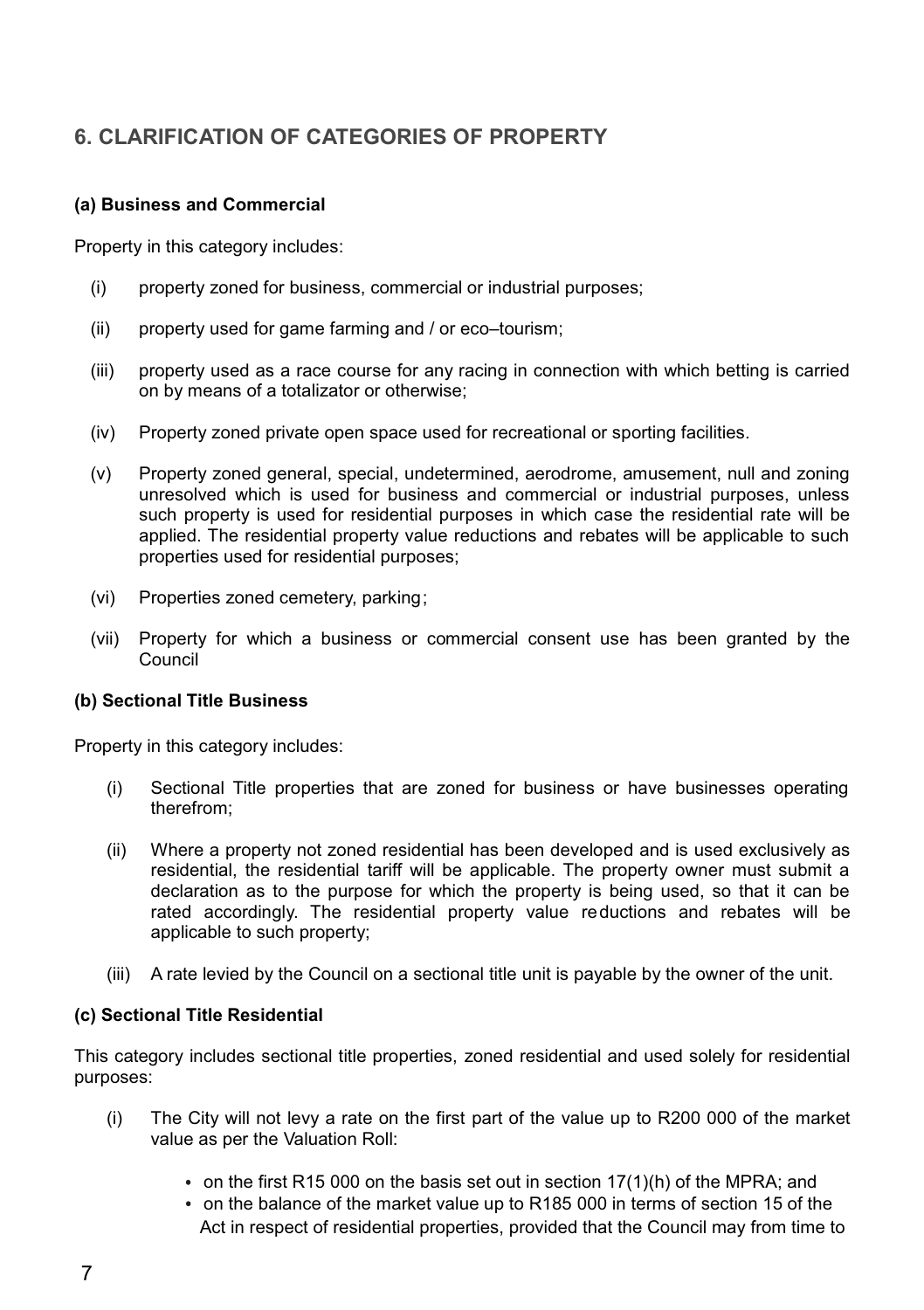time during its annual budget process contemplated in section 12 (2) of the Act determine, as threshold, the amount to be deducted from the market value of residential properties, as a result of which rates will only be determined on the balance of the market value of such properties after deduction of the threshold amount.

(ii) A rate levied by the Council on a sectional title unit is payable by the owner of the unit.

#### **(d) Sectional Title Other**

- (i) This category includes structures within a sectional title complex zoned residential that need to be valued separately including but not limited to garages, maids quarters, security houses. These structures will be rated at the residential tariff.
- **(e) Residential Property**

This category includes:

- (i) Property zoned and used for residential purposes but excluding any property zoned business or commercial with a residential component or property zoned residential with a business or commercial consent use;
- (ii) Where a property is used for residential purposes, notwithstanding that it is zoned for any other purpose, the owner of such property may apply to the Council in writing for the levying of residential rates. The Council has the right to call for documentary evidence and/or conduct a physical inspection of the property. Where the actual usage is primarily residential, the residential rates and property value reductions and rebates will apply to such property;
- (iii) The City will not levy a rate on the first part of the value up to R200 000 of the market value of Residential Properties:
	- $\bullet$  on the first R15 000 on the basis set out in section 17(1)(h) of the MPRA; and
	- on the balance of the market value up to R185 000 in terms of section 15 of the Act.
- **(f) Residential with consent Use**
	- (i) Any property zoned for residential purposes in respect of which a consent use has been granted for any business, commercial or industrial purpose shall be rated as residential with consent use:
	- (ii) Consent use granted on any property other than that referred to in (i) above, will result in that property being rated at the rate applicable to the purpose for which the consent has been granted;
	- (iii) If a consent use is granted, the category of the property concerned will be updated in the valuation roll or supplementary valuation roll, as the case may be, to reflect residential with consent use;
	- (iv) If consent use lapses, falls away by the effluxion of time, is withdrawn or ceases to be applicable for any other reason, the owner of the property concerned may apply to the Council for the re-instatement of the residential rate. If approved, the residential rate shall be re-instated as from the date that the Council is satisfied that the property is being used for residential purposes only in terms of the zoning thereof;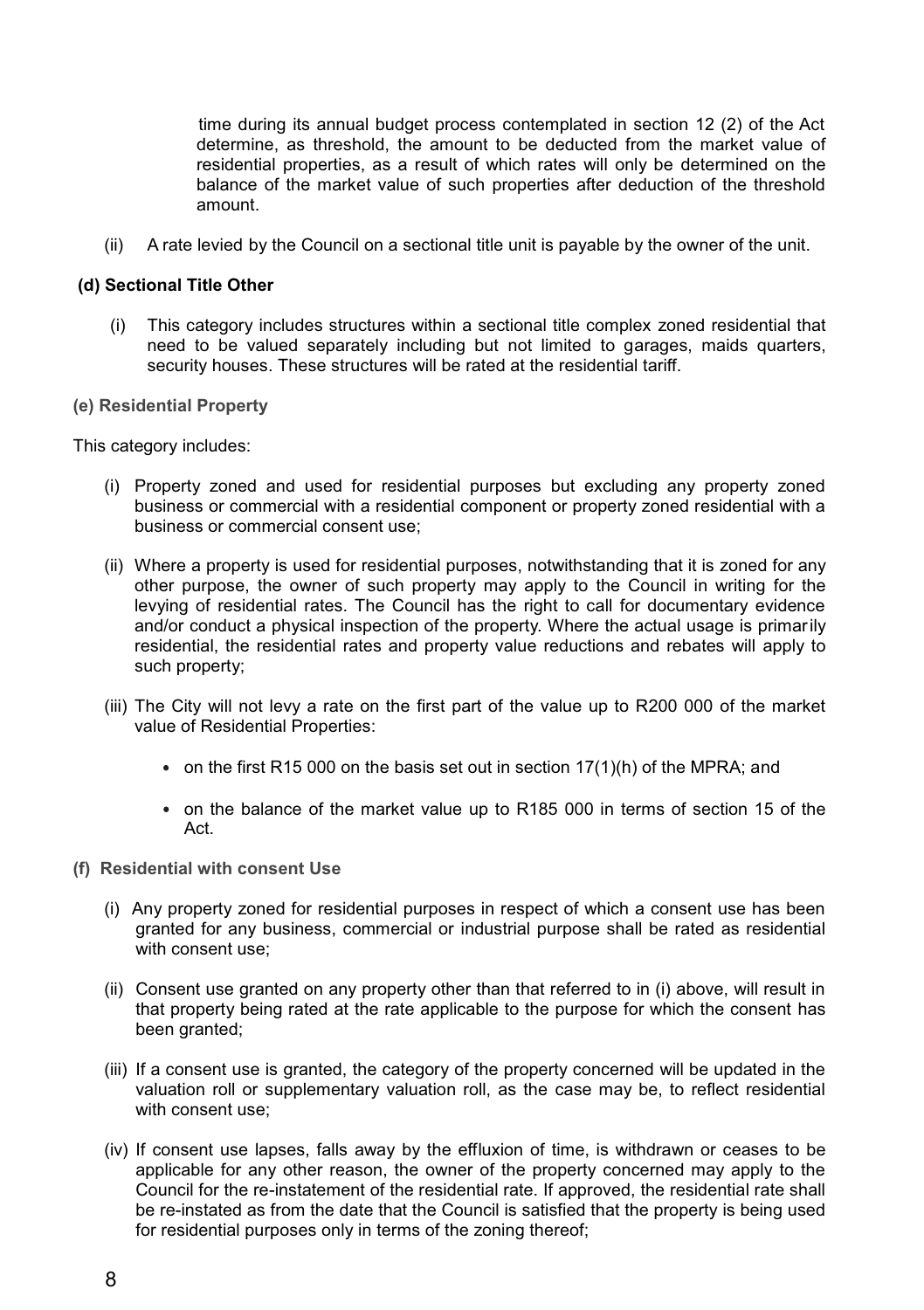(v) Where a residential property with a market value less than that specified in the threshold is partially used for non-residential consent purposes, such property will remain in the category of residential.

#### **(g) Municipal**

Property owned by, or vested in, the Council is not rateable:

- **(h) State**
	- (i) Property owned by the National and Gauteng Provincial Government is rateable and will be categorized according to the zoning of the property:
	- (ii) If property owned by the National and Gauteng Provincial Government has a zoning which permits the provision of residential accommodation, the property will be classified as "residential" and the residential rate will be applicable upon presentation of a Certificate of Occupancy;
	- (iii) Only if the property owned by the National and Gauteng Provincial Government is used for the provision of community-type services, will it be classified as "State" in which case the rate for State owned property will be applicable.

#### **(i) Farming**

- (i) Property in this category is limited to property zoned as agricultural/farming and used predominantly for *bona fide* farming purposes. It is a requirement that the produce of the property form the principal source of income of the property owner. This category excludes property used for purposes of eco-tourism, game farms or equestrian estates and the production of non-edible farm produce.
- (ii) Agricultural/farming property not predominantly used for *bona fide* farming purposes, shall be rated according to the category of the actual use thereof.

#### **(j) Public Service Infrastructure**

Property falling within this category shall be rated at a rate determined by applying the prevailing ratio as prescribed by Regulation. This will also include properties owned by the National Government and the Gauteng Government that are zoned:

- (1) Properties zoned cemetery, community facility, parking, pedestrian mall, proposed new roads and widening, existing public roads reservoir, SAR, Spoornet and sewage farms.
- Any property not falling within the ambit of subparagraph (1) used for anything other than public service infrastructure shall be deemed to be business and commercial for the purposes of levying a rate.

#### **(k) Agricultural Business**

Agricultural holdings from which a business or commercial activity is undertaken shall be rated according to the business and commercial rate unless the owner can prove that he/she is a *bona fide* farmer.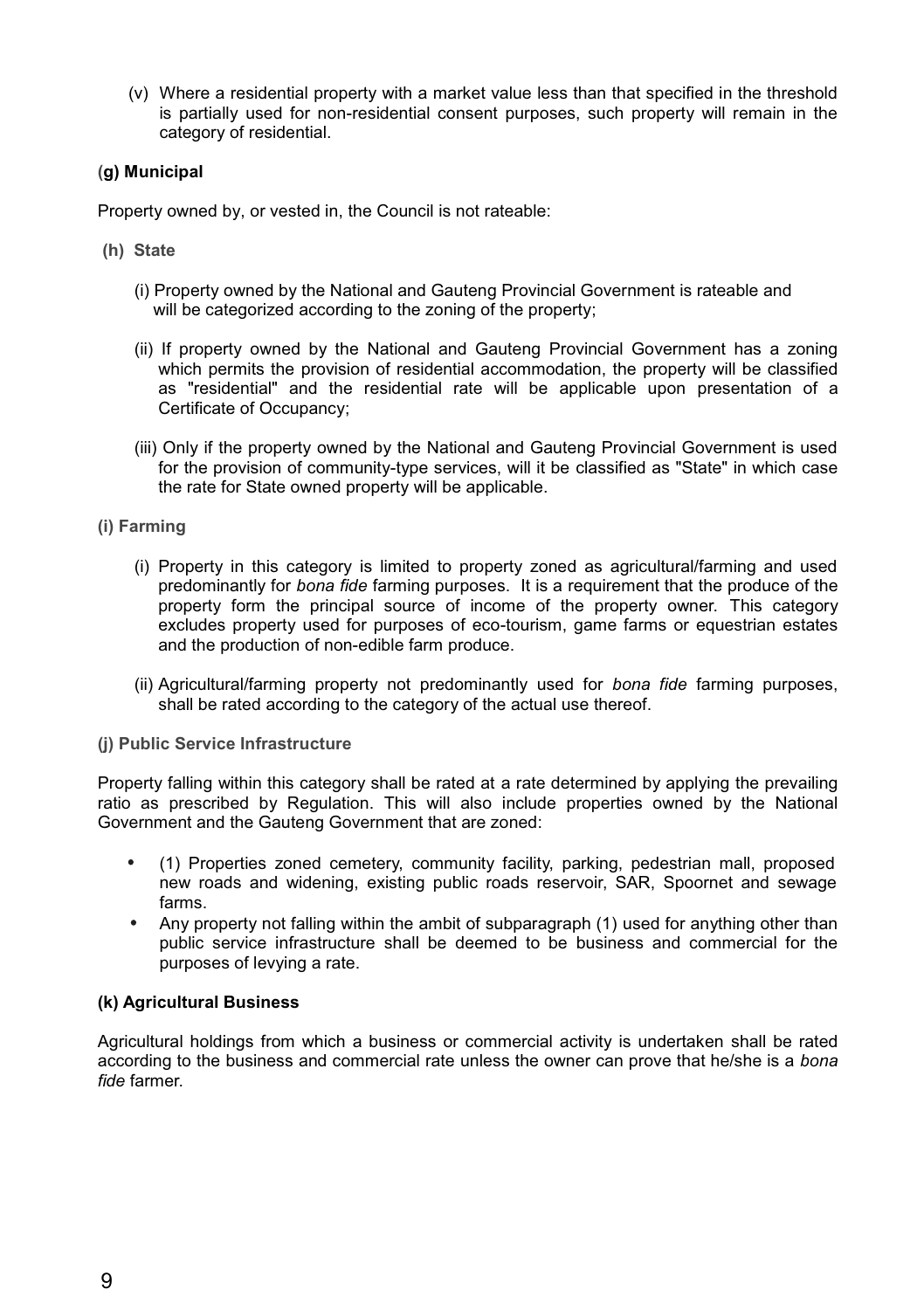#### **(l) Agricultural Residential**

Agricultural holdings shall be rated according to the tariff for this category, unless the owner can prove that he/she is a *bona fide* farmer.

#### **(m) Agricultural Other**

- (i) This category consists of agricultural holdings that are not used for residential or business (for example, nursery) purposes.
- (ii) Agricultural holdings where an industrial or horticultural activity is undertaken shall be rated according to the business and commercial rate unless the owner can prove that he/she is a *bona fide* farmer.

#### **(n) Vacant Land**

This category includes the following:

- (i) Land without a zoning, zoning unresolved, deproclaimed mining land and any undeveloped land/ erf within a proclaimed township or within a land development area contemplated in the Development Facilitation Act, 67 of 1995 not transferred by a developer.
- (ii) Land in this category shall not benefit from any exemption, reduction or rebate. Property will continue to be rated as vacant until such time as the Council issues a Certificate of Occupancy.
- (iii) The tariff applicable to vacant land will take precedence over the tariff applicable to the property category where such land is vacant.
- (iv) The rate applicable to vacant land will take precedence over the rate applicable to the category in which the property would have fallen had it not been vacant land.

#### **(o) Mining**

This category refers to property actually used for mining purposes or purposes incidental to mining operations, which property will be rated as if zoned business, commercial.

#### **(p) Education**

This category refers to property owned by educational institutions or zoned institutional that are registered with the South African Revenue Services in terms of Section 30 of the Income Tax Act 58 of 1962 that provide education and development services as contemplated in Item 4 of the Ninth Schedule to that Act.

#### **(q) Religious**

This category refers to property zoned religious or ecclesiastic registered in the name of and used primarily as a place of public worship by a religious community, including an official residence registered in the name of that community which is occupied by an office –bearer of that community who officiates at services at that place of worship.

#### **(r) Private Service Infrastructure-Private**

Property falling within this category shall be rated at the rate applicable to Public Service Infrastructure. This includes: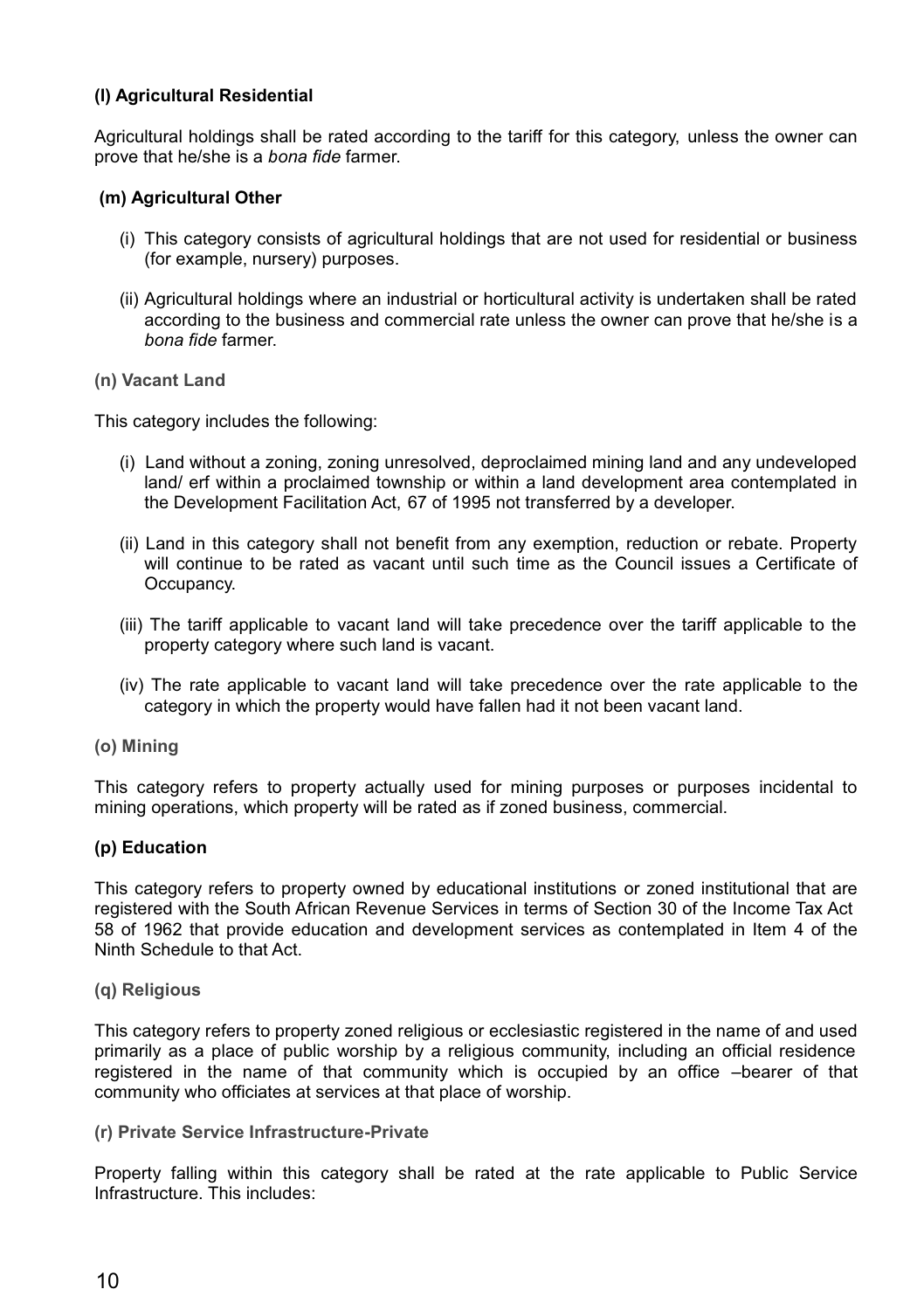- (i) Privately owned land comprising a developed internal roadway network and access control that cannot be separately sold within a complex.
- (ii) Storm-water control measures within a complex.

#### **(s) Private Open Space**

Private open spaces include recreational, sporting facilities. Property in this category shall be rated at the tariff applicable to public service infrastructure provided that:

- The property is used 80% for sports activities;
- The Club is actively and it must prove to the City that it is involved in sports development programmes for previously disadvantaged communities;
- The organization is registered with SARS and an association without gain:
- The organization provides to the City 3 years audited financial statements and can prove to the City that it is not in the financial position to pay the full rates;

#### **(t) Public Benefit**

Property in this category shall be rated according to the prevailing nationally promulgated rates ratio based on usage of property subject to:

- The Public benefit organisation shall apply to the City to be recognised as such.
- The Public benefit organisation providing the City with 3 years audited financial statements and can prove to the City that it is not in the financial position to pay the full rates.
- A public benefit organisation is required to provide a specified public benefit service as set out in terms of Section 30 of the Income Tax Act. Notwithstandin g the provisions of subparagraph (1), property which is used in conflict to its zoning will be rated at the tariff applicable to business and commercial.
- Any property not falling within the ambit of subparagraph (1) shall be deemed to be business and commercial for the purposes of levying a rate.

#### **(u) Multipurpose Residential**

- (i) This category comprises properties with multiple zonings, one of which is residential.
- (ii) Where the property is actually used predominantly (i.e. 51% or more of the area of the building) for residential purposes, the entire property will be rated according to the residential rate but will not attract any residential rebates.
- (iii)To qualify for the residential rate the owner must submit a declaration duly certified as correct by a registered town planner that the property is being used predominantly for residential purposes as envisaged in (ii) above.
- (iv)If the dominant use is not residential but some other permitted use, the rate applicable to the predominant use will apply.

#### **(v) Multipurpose Business**

Where a property's zoning allows for more than one permitted use and where the use of the property is used dominantly (fifty plus one percent) for business and commercial purposes the entire property will be rated in accordance with the business rate.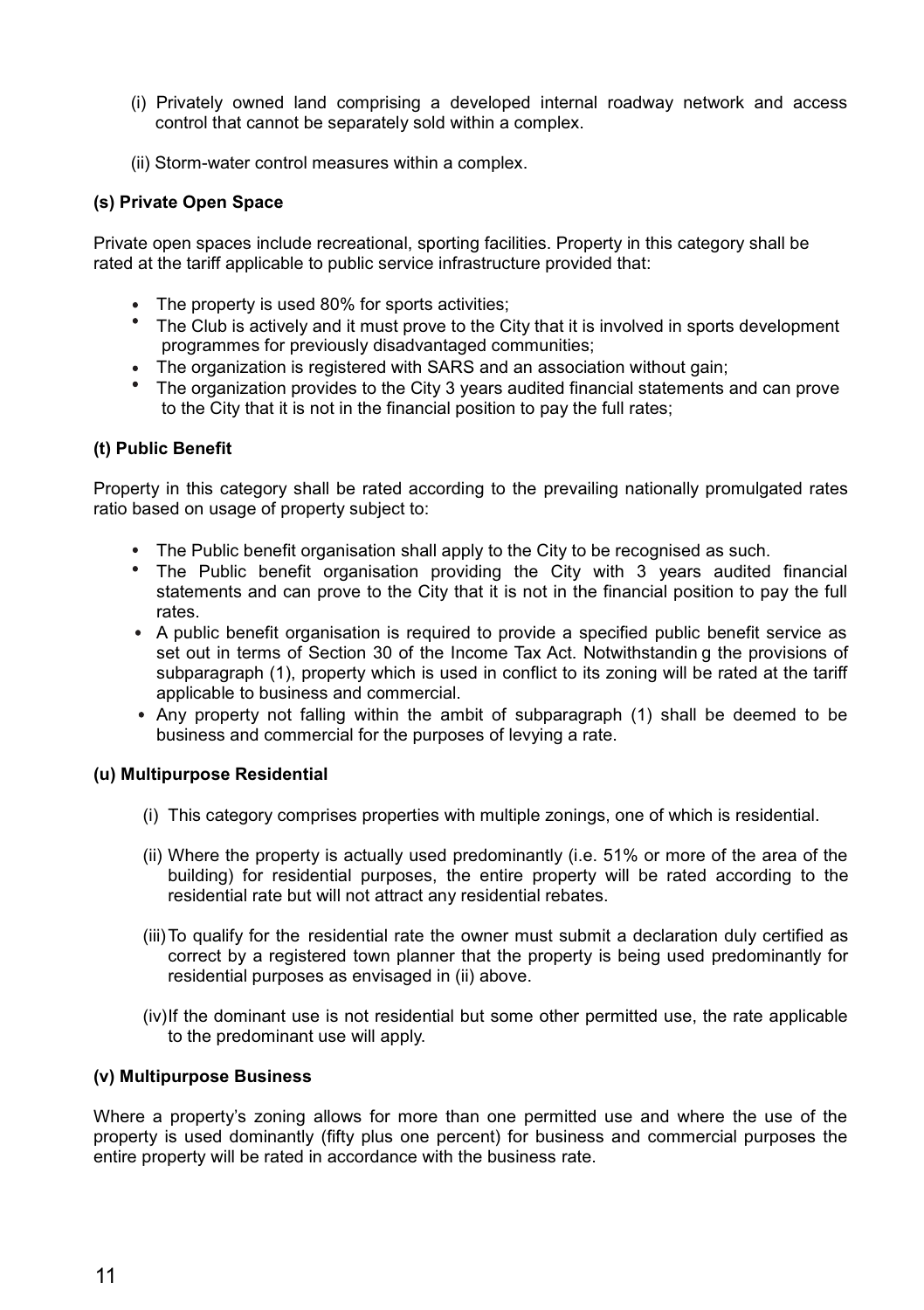- (i) This category comprises property with multiple zonings, one of which is business/commercial purposes.
- (ii) Where the property is actually used predominantly (i.e. 51% or more of the area of the building) for business/commercial purposes, the entire property will be rated in accordance with the business residential rate.
- (iii) If the dominant use is not business/commercial but some other permitted use, the rate applicable to the predominant use will apply.

#### **(w) Illegal use**

- (i) This category comprises all properties that are used for a purpose not permitted by the zoning thereof; abandoned properties and properties used in contravention of the Council's by-laws and regulations.
- (iii) The rate applicable to this category is the rate applicable to vacant land.

**Any property not falling within the ambit of category (a) to (w) that is zoned and used for different purposed other than what is covered in category (a) to (w) shall be deemed to be business and commercial for the purposes of levying a rate. This will also include; any zoning that is not covered in category (a) to (w).**

**7. CATEGORIES AND CONDITIONS OF OWNERSHIP FOR PURPOSES OF EXEMPTIONS, REDUCTIONS AND REBATES**

#### **(1) Indigent owners**

- (a) This category consists of residential properties owned and occupied by natural persons who have limited income and who are not pensioners, but can show that his or her annual income falls below the limit determined by Council.
- (b) The conditions are as follows:
	- (i) The owners must own and occupy the property concerned.
	- (ii) The owners must achieve a score on the City of Johannesburg Poverty Index as specified below.
	- (iii) The value of the property may not exceed R450 000.
	- (iv) An owner of property in this category must apply for the Council's approval of a rebate on a form prescribed by the Council, accompanied by a copy of the applicant's most recent income tax assessment issued by the South African Revenue Service or other proof of income acceptable to the Council.
	- (v) A rebate shall be granted for a maximum period of duration of the Valuation roll provided that:
		- (aa) if the status of the beneficiary changes within the period of duration of the Valuation roll, it shall be necessary to reapply; and
		- (bb) the beneficiary shall notify the Council in writing of any event changing his financial status that may affect the granting of the rebate.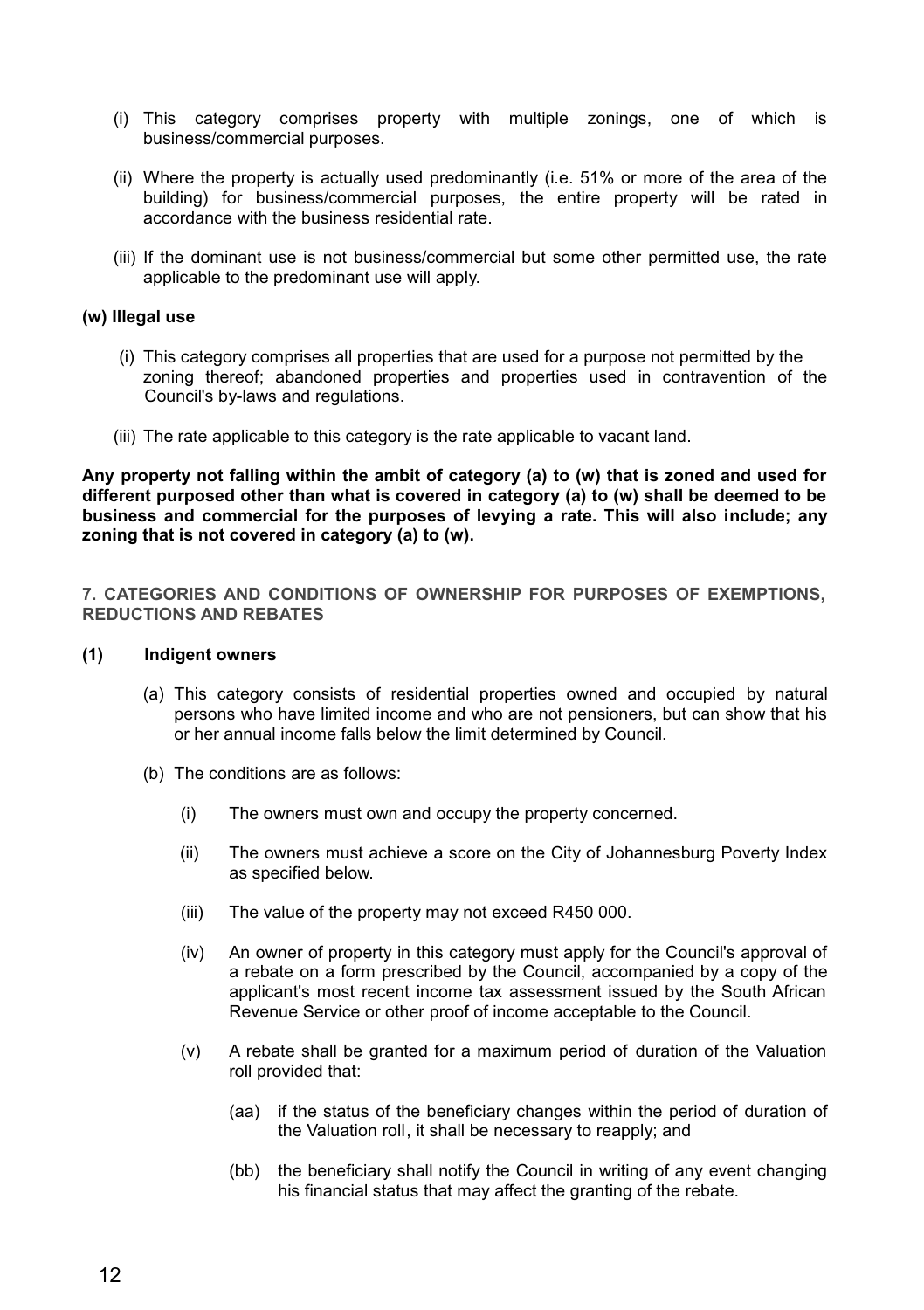#### (iii) The value of the property may not exceed R2 000 000;

- (vi) No retrospective rebates will be granted.
- (vii) After a beneficiary has reached the age of sixty years, a new application will be necessary.
- (c) The extent of the rebate will depend on the applicant's score on the City of Johannesburg Poverty Index:
	- greater than zero but not exceeding 34 points: 70% of the current monthly rate;
	- greater than 35 points: 100% of the current monthly rate.

#### **(2) Owners dependent on social assistance**

- (a) This category consists of residential properties owned and occupied by persons who are dependent on social assistance in terms of the Social Assistance Act, 59 of 1992, as their sole source of income.
- (b) The conditions are as follows:
	- (i) The owners must own and occupy the property concerned;
	- (ii) The owners must achieve a score on the City of Johannesburg Poverty Index as set out below.
	- (iii) The value of the property may not exceed R2 000 000.
	- (iv) The owner must apply for the Council's approval of a rebate on a form prescribed by the Council, accompanied by a copy of the applicant's Social Security card;
	- (v) A rebate shall be granted for a duration of Valuation roll provided that:
		- (aa) if the status of the beneficiary changes within the period of General Valuation Roll, it shall be necessary to reapply; and
		- (bb) the beneficiary shall notify the Council in writing of any event that changes his/her financial status that may affect the granting of the rebate,
		- (cc) the rebate shall be 100% of the current monthly rate.

#### **(3) Owners dependent on pensions**

- (a) This category consists of residential properties owned and occupied by pensioners who are not persons contemplated in paragraph (2) above.
- (b) The conditions for this rebate are as follows:
- (i) The owner must have reached the age of 60 years;

(ii)The owner must own and occupy the property;

- c. Emergency services
- d. Johannesburg Metropolitan Policy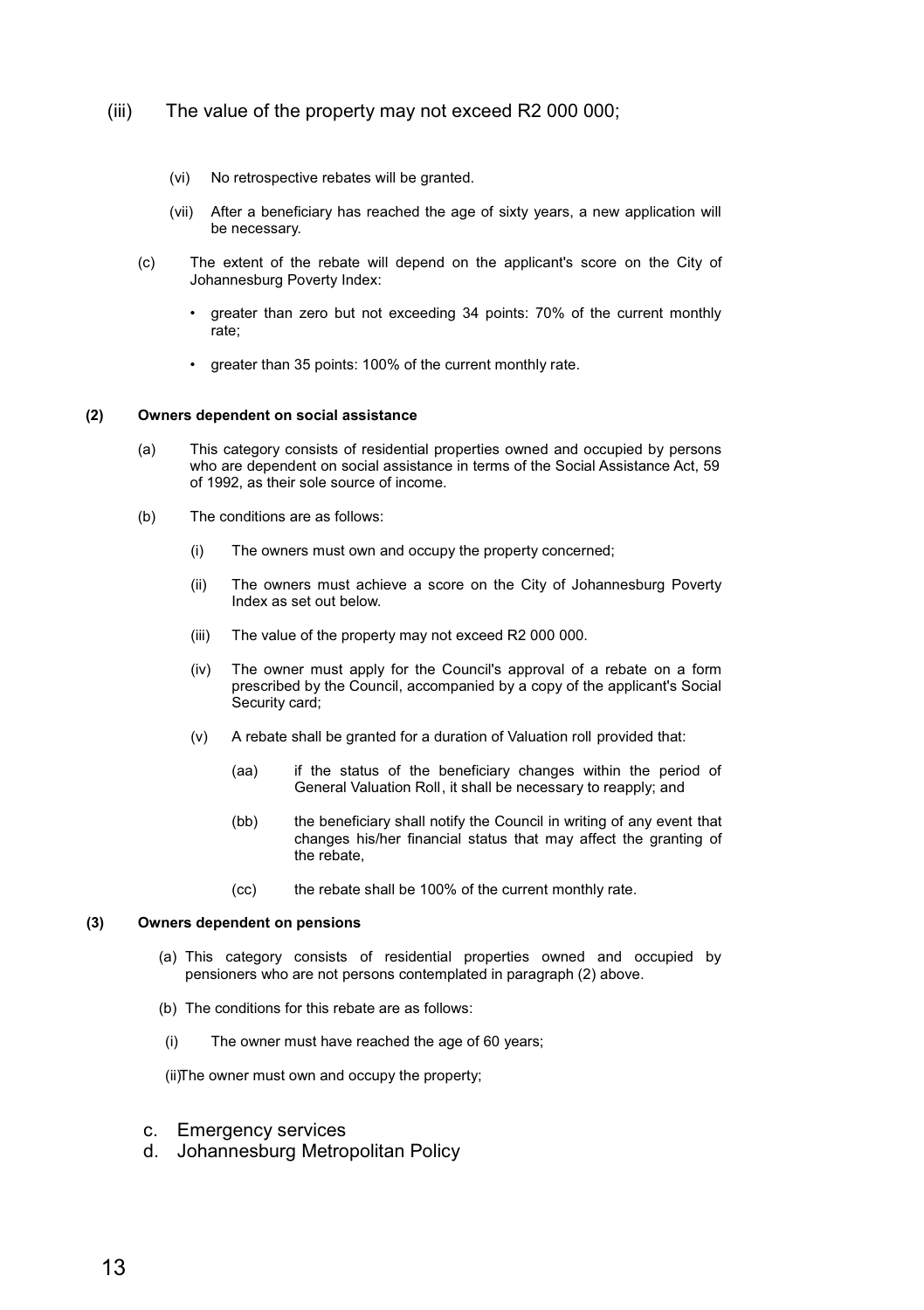- (iv) This category also applies to property owners who have become pensioners due to injury;
- (v) An owner of a property in this category, must apply for the Council's approval of a rebate on a form prescribed by the Council, accompanied by his/her most recent income tax assessment issued by the South African Revenue Service or other proof of income acceptable to the Council;
- (vi) A rebate shall be granted for a maximum duration of the Valuation roll provided that:
	- (aa) it shall be necessary to reapply if the status of the beneficiary changes within the period; and
	- (bb) the beneficiary shall notify the Council in writing of any event that causes a change in his financial status that may affect the granting of the rebate.
- (vii) No retrospective rebates will be granted.
- (viii) Application shall be made prior to the expiry of the validity period of any existing rebate.
- (ix) A new application must be made after a beneficiary has reached the age of sixty years.
- (c) The rebate shall be as follows:
	- (i) If a pensioner receives a National Security Grant, he/she qualifies for a 100% rebate.
	- (ii) If a pensioner, age 70 and above, he/she qualifies for a 100%, irrespective of income.
	- (iii) If a pensioner has a gross monthly income below R7 406, he/she qualifies for a 100% rebate, provided the pensioner is at least 60 years of age.
	- (iv) If a pensioner has a gross monthly income above R7 406 but less than R12 696, he/she qualifies for a 50% rebate, provided the pensioner is at least 60 years of age.

#### **(4) Owners dependent on pensions**

- (a) This category consists of residential properties owned and occupied by person who has become a pensioner because of injury on duty.
- (b) The conditions for this rebate are as follows:
	- (i) The owner must have been injured on duty serving in the following services
		- a. South African National defence force
		- b. South African Policy Service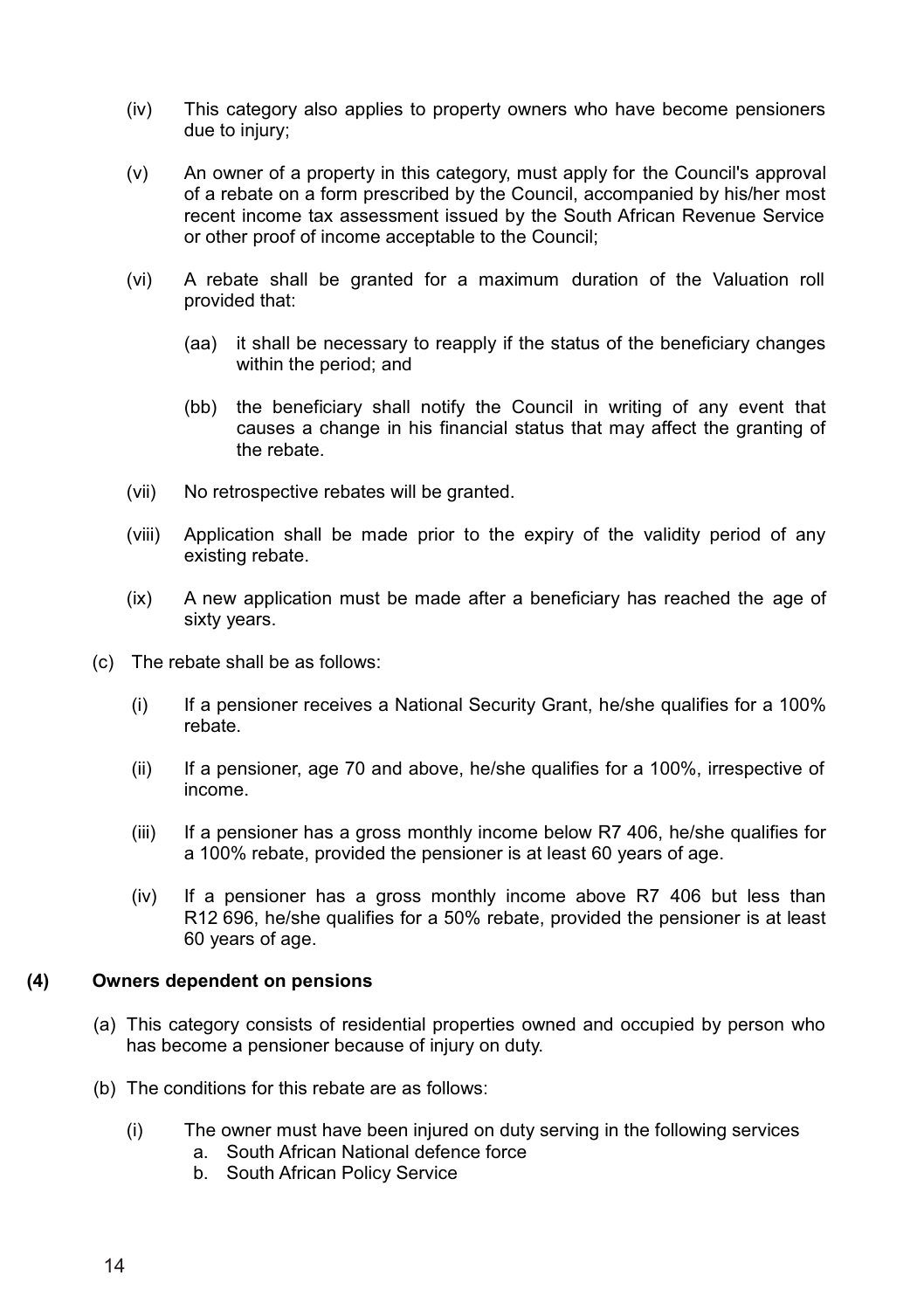- (ii) The owner must own and occupy the property;
- (iii) The value of the property may not exceed R2 000 000;
- (iv) An owner of a property in this category, must apply for the Council's approval of a rebate on a form prescribed by the Council, accompanied by the following documents:
	- (aa) confirmation from the employer that he or she was injured on duty and due to the injuries he or she can no longer serve in any capacity;
	- (bb) medical records that confirms the injuries;
	- (cc) proof of current income.
- (v) A rebate shall be granted for a maximum duration of the Valuation roll provided that:
	- (aa) It shall be necessary to reapply if the status of the beneficiary changes within the period;
	- (bb) the beneficiary shall notify the Council in writing of any event that causes a change in his financial status that may affect the granting of the rebate;
- (vi) No retrospective rebates will be granted.
- (viii) Application shall be made prior to the expiry of the validity period of any existing rebate.
- (ix) A new application must be made after a beneficiary has reached the age of sixty years.
- (c) The rebate shall be as follows:
	- If a pensioner receives a National Security Grant, he/she qualifies for 100%  $\bullet$ rebate.
	- $\ddot{\phantom{a}}$ If a pensioner, age 70 and above, he/she qualifies for a 100%, irrespective of income.
	- If a pensioner has a gross monthly income below R7 406, he/she qualifies for a 100% rebate, provided the pensioner is at least 60 years of age.
	- If a pensioner has a gross monthly income above R7 406 but less than  $\bullet$ R12 696, he/she qualifies for a 50% rebate, provided the pensioner is at least 60 years of age.

#### **(5) Persons temporarily without income**

- (a) This category comprises residential properties owned and occupied by natural persons temporarily without income as contemplated in section 15(2)(c) of the Act.
- (b) The conditions applicable to this category are as follows: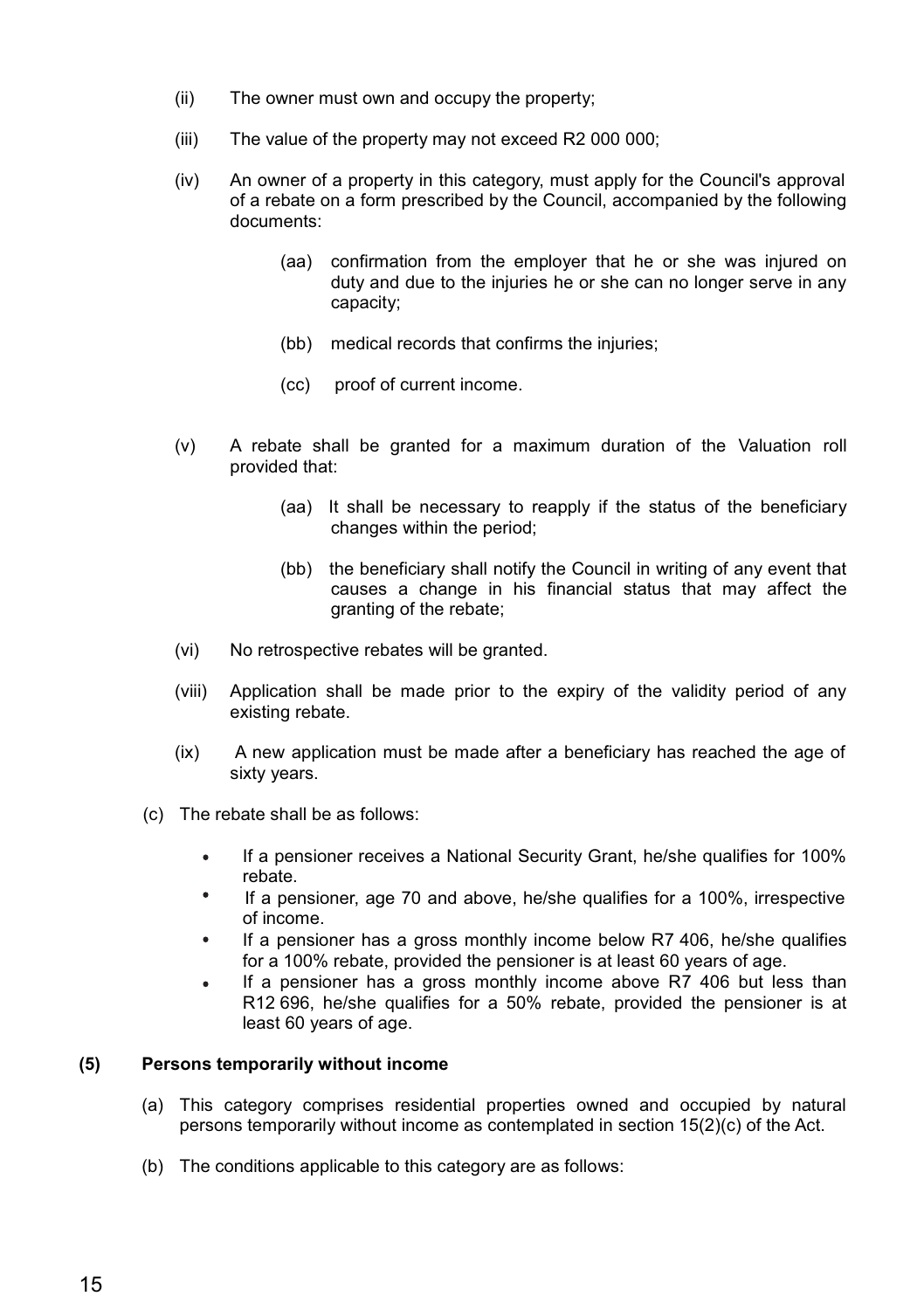- $(i)$  The owner must apply monthly for the Council's approval for a rebate on a form prescribed by the Council, accompanied by such proof as the Council may reasonably require to substantiate any entitlement to a rebate contemplated in this category;
- (ii) The rebate contemplated shall be granted on a monthly basis and shall be subject to such limitations as the Council may determine from time to time.

#### **(6) Heritage properties**

- (a) This category comprises property:
	- (i) declared as heritage sites in terms of Section 27 of the National Heritage Resources Act, 25 of 1999;
	- (ii) designated as protected areas in terms of section 28 of the National Heritage Resources Act; and
	- (iii) designated as heritage areas in terms of section 31 of the National Heritage Resources Act;
- (b) The conditions relating to this category are:
	- (i) Application for a rebate must be made annually on a form prescribed by the Council.
	- (ii) The rebate contemplated in this category shall be subject to any limitations that may be placed on financial incentives for the conservation of heritage resources in terms of section 43 of the National Heritage Resources Act;
- (c) The rebate shall be a maximum of 20% of the current monthly rates.

#### **(7) Residential sectional title properties**

- (a) This category comprises all residential sectional title properties.
- (b) A rebate of 10% of the current monthly rates will be applied.

#### **(8) Protection of animals**

- (a) This category comprises property registered in the name of any institution or organisation which has as its exclusive objective the protection of animals.
- (b) A maximum of 100% of the current monthly rates will apply.

#### **(9) High density residential development**

- (a) The category consists of properties on which a high density residential development (including sectional title units) is undertaken.
- (b) The property must be developed at a density (determined by the Council).
- (c) The rebate is 10% of the current monthly rates.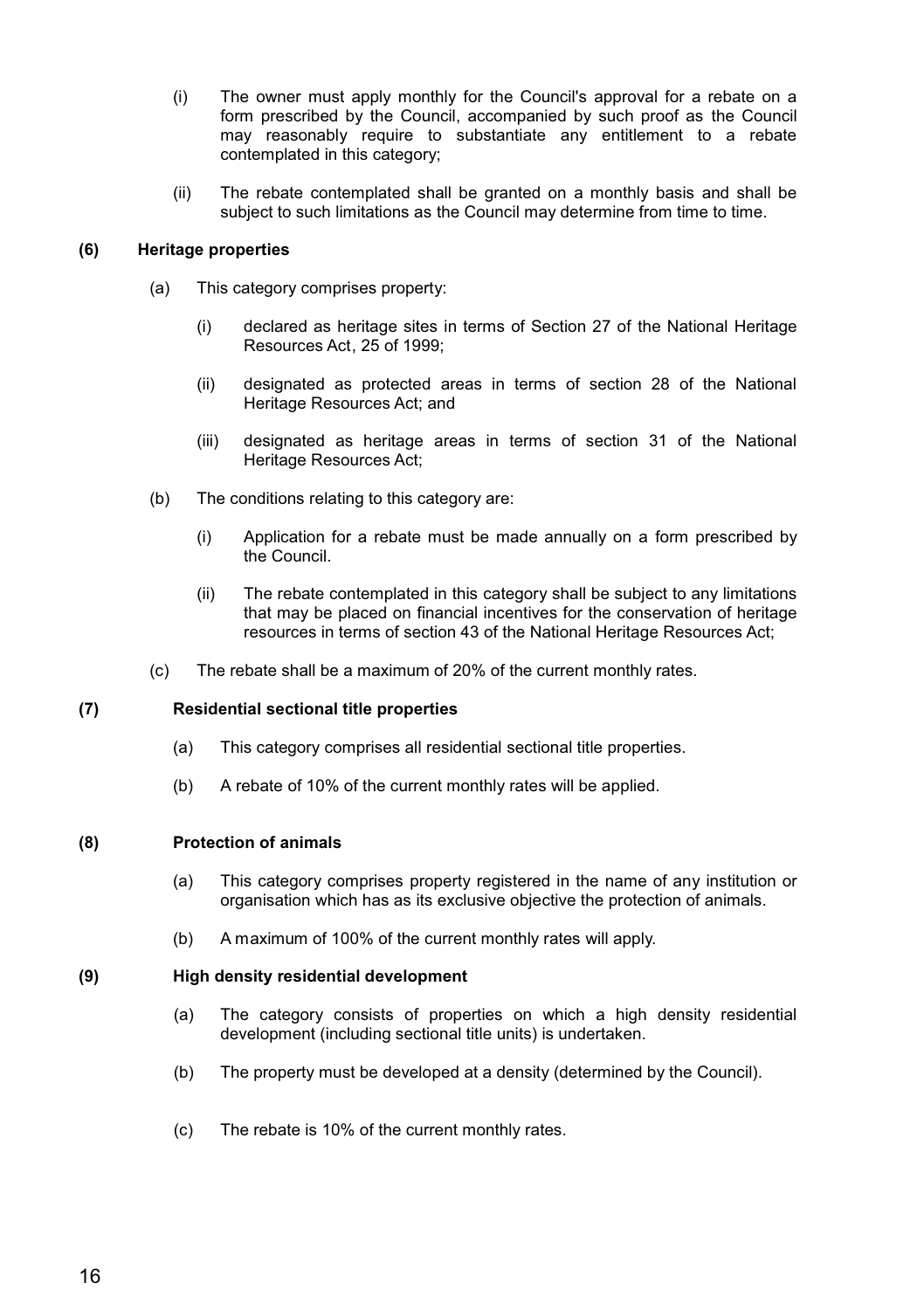#### **(10) Disaster areas**

- (a) The category consists of property situated within an area affected by a disaster within the meaning of the Disaster Management Act 57 of 2002;
- (b) The applicable requirements are as follows:
	- (i) The owner of the property must apply to the Council for a rebate on a prescribed form, accompanied by such proof as the Council may reasonably require to substantiate the application; and
	- (ii) the rebate shall be subject to such duration and limitations as the Council may determine in relation to a specific disaster or event.
- (c) The rebate shall be a maximum of 100% of the current monthly rates.

#### **(11) Vacant land**

- (a) This category comprises land outside the urban development boundary which is vacant.
- (b) The applicable requirements are:
	- (i) The owner of the property must apply in writing to the Council for a rebate.
	- (ii) The rebate is only available if the property could not be developed as a result of the unavailability of bulk infrastructure and/or bulk services for the duration of the Council's ensuing financial year.
	- (iii) A letter to this effect from the Department Development Planning, Joburg Water and City Power or its delegatee, must accompany the application.
- (c) The rebate is a maximum of 50% of the current monthly rates.

#### **(12) Housing Development Schemes for Retired Persons**

- (a) This category consists of properties owned by juristic persons that fall under the Housing Development Schemes for Retired Persons Act, 65 of 1988, as amended.
- (b)
- (i) It is required that the owner of property shall pass on the benefit of the rates rebate to the registered holder/s of a right of occupation in the Scheme.
- (ii) if the owner fails to pass the benefit of the rates rebate on to the registered holder/s, the Council may apply the full rating with retrospective effect to the date of commencement of the rebate.
- (iii) The rebate shall be a maximum of 50% of the current monthly rates.

#### **(13) Registered Social Landlords**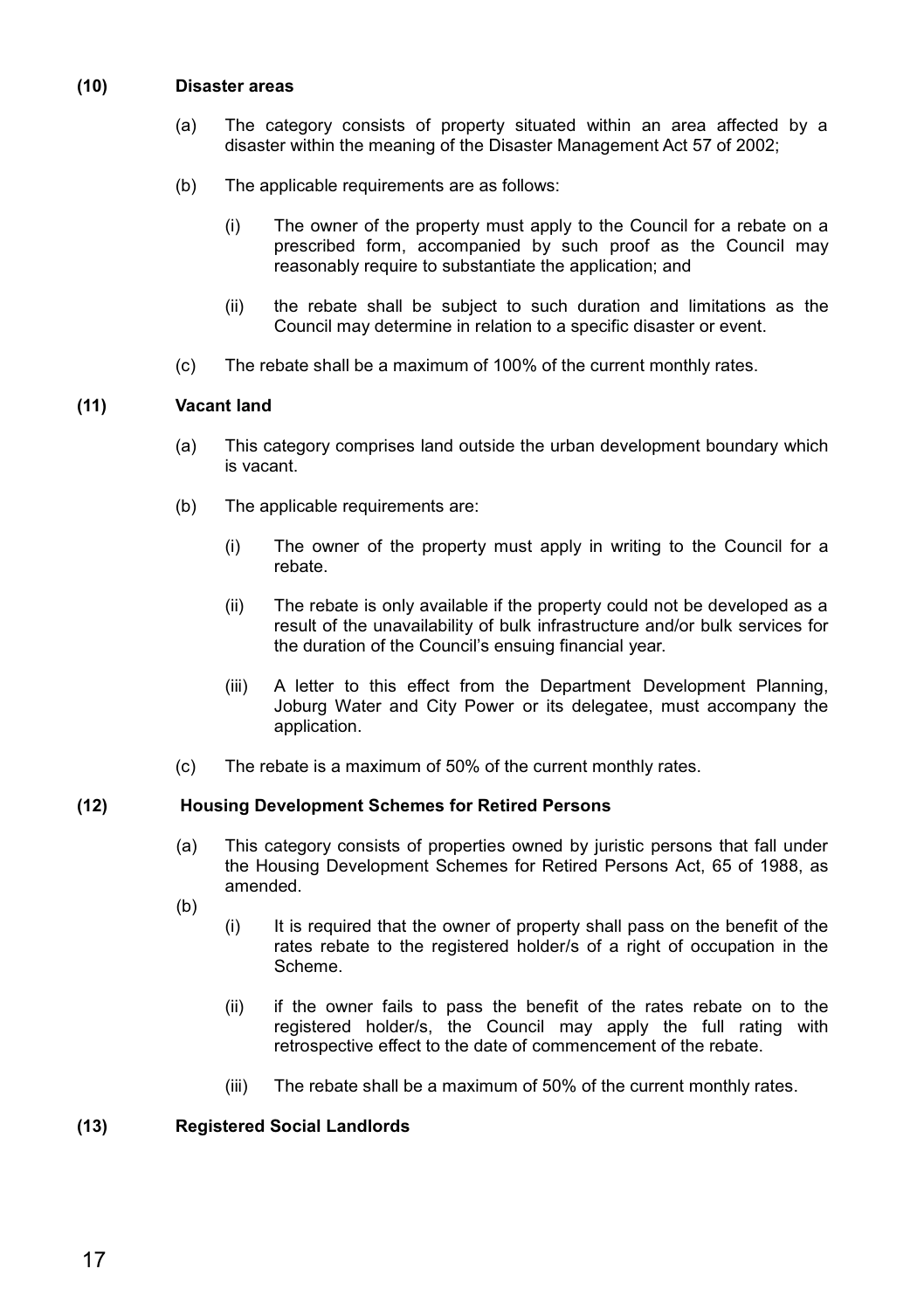- (a) The category comprises properties owned by individuals or entities designated as Registered Social Landlords under the Registered Social Landlord Policy of the City.
- (b) The requirements are as follows: The property must comply with the conditions contained in the Registered Social Landlord Policy.
- (c) The rebate is as follows:
	- (i) 40% of the current monthly rates where the property is zoned for commercial use and is rated accordingly.
	- (ii) If a Public Benefit Organisation, registered as a non profit organisation in terms of Section 30 of the Income Tax Act , provides services on a property which meet the requirements of welfare and humanitarian services as defined in the Schedule of the Act and is designated as a registered social landlord, the rate applicable to a Public Benefit Organisation shall apply.

#### **(14) Child Headed Households**

- (a) This category comprises properties owned as specified below, which are occupied by a household headed by a minor.
- (b) The requirements are as follows:
	- (i) The property is worth not more than R2, 000 000.00;
	- (ii) The property must be owned by a terminally ill parent or the child or deceased estate of the parent;
	- (iii) The terminally ill parent or his or her children must annually apply for the rebate. The application must be accompanied by:
		- (aa) confirmation from the Social worker appointed by Council that has investigated the minors of the household and found that the permanent occupants are minors and the household is headed by a minor;
		- (bb) if the parent is deceased,
			- a copy of the Letter of Executorship of administration of the deceased estate;
			- a copy of the liquidation and distribution account showing transfer of the property to the minor;
			- the death certificate of the parent;
		- (cc) if the parent is terminally ill, a certified copy of a medical report confirming his/her status;
		- (dd) birth certificates of all minors residing on the property.
	- (iii) The rebate will lapse: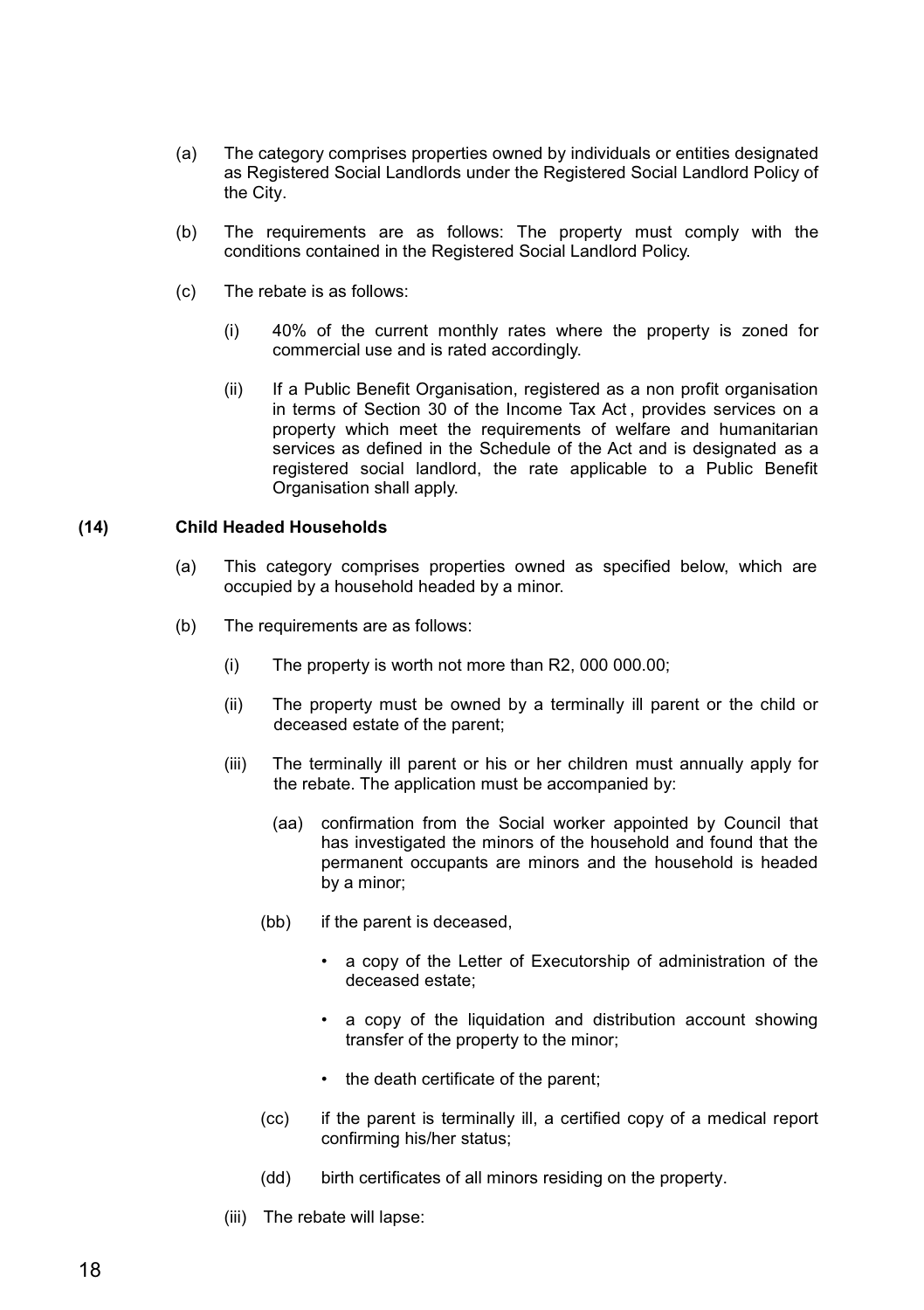- (aa) when the child head of the household reaches the age of majority;
- (bb) on alienation of the property;
- (cc) when the child head of the household ceases to reside permanently on the property;
- (dd) when the Department of Social Development no longer regards the household as being child headed; or
- (ee) when applications are not submitted annually (late applications may be reinstated with effect from the next practical billing cycle).
- (c) The applicable rate shall be a maximum of 100% of the current monthly rates.

#### **(15) New building Incentive**

- (i) The rebate will apply to new building developments that would take place within the identified Corridors of Freedom in line with the Growth and development Strategy 2040.
- (ii) The development must be in line with the development requirements set out by the City.
- (iii) The proposed development must follow all planning by-laws.
- (iv) The rebate will be applied as follows.
	- a. The property owner will pay a quarter of the rate as per the category of land for a period not exceeding two years during the construction phase.
	- b. The property owner will pay half the rate on the first year of operation as per the category of land.
	- c. The property owner will pay full rates as per the category of property from the second year of operation onwards.
- (v) The developer must apply to Council for this rebate.

#### **Cumulative rebates shall not exceed 100%.**

**The Council may, notwithstanding any rebate granted, resolve that all rateable property, including properties in respect of which 100% rebates are granted, shall be subject to the payment of such minimum property rate as the Council may determine**.

#### **8. SPECIAL RATING AREAS**

(1) On receipt of an appropriate application the Council may by resolution determine an area within the municipality as a special rating area in terms of Section 22 of the Act, subject to such conditions as it may deem necessary, and levy an additional rate on property in that area for the purpose of raising funds for improving or upgrading that area.

(2) The determination of a special rating area must be consistent with the objectives of the integrated development plan of the Council.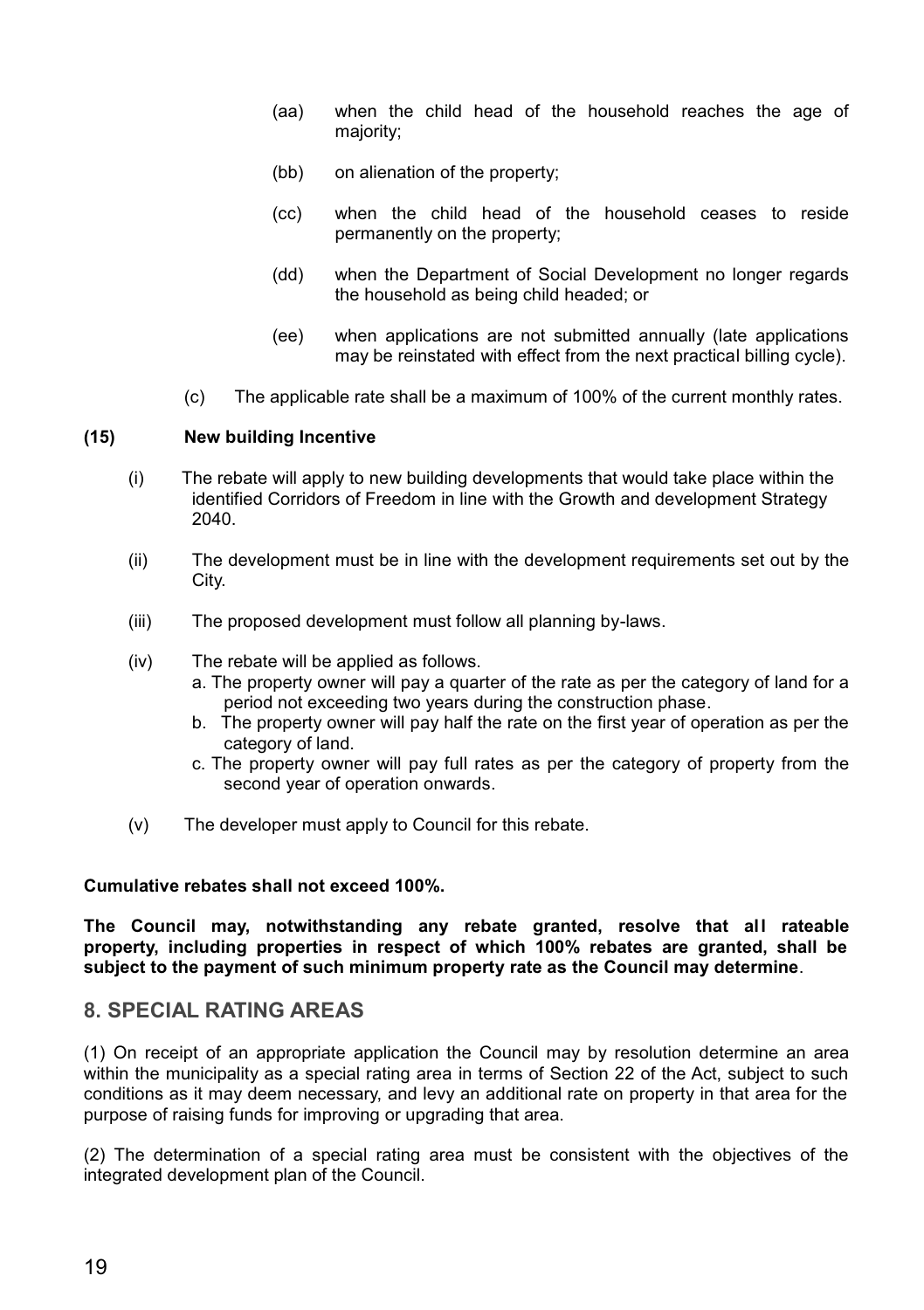#### **9. LIABILITY FOR RATES**

(1) A property rate is a debt in respect of taxation in terms of section 11 of the Prescription Act , 68 of 1969, and the Council can recover rates in arrear for a period of up to 30 years.

(2) On the basis that rates constitute taxation, there is no specific counter-performance due by the Council in exchange for the receipt of the rates.

(3) Rates -

(a) which are recovered by the Council on an annual or a monthly basis, are payable on or before the due date stipulated in the account sent to the ratepayer.

(b) are payable in full on or before the due date and interest will be charged on rates that are in arrears.

(4)

- (i) A ratepayer remains liable for the payment of the rates whether or not an account has been received and if an account has not been received, the onus shall be on the ratepayer concerned to establish the amount due for the rates and to pay that amount to the Council.
- (ii) Liability for, and payment of, rates is governed by the Act and the City's Credit Control and Debt Collection By-Laws and Policy.

(5) In the case of joint ownership of property, all the property owners are jointly and severally liable for the payment of rates and any interest charges thereon.

(6) In respect of property that has been let by a ratepayer, the Council may recover unpaid rates from the tenant to the extent of any unpaid rental due to the ratepayer.

(7) The Council may recover unpaid rates from the agent of the ratepayer but only to the extent of the rental in respect of the property concerned received by the agent, less any commission due to the agent by the ratepayer.

(8) A ratepayer that wishes to dispose of a property must comply with the provisions of section 118 of the Systems Act, which requires an advance payment of an amount to cover, inter alia, the rates due before a certificate as contemplated in the said section is issued, such payment to be calculated to cover a lead time as specified in the Systems Act

#### **10. DEALING WITH APPLICATIONS**

The Council must consider every application in terms of this Policy within a reasonable time and may approve the application, subject to such conditions as the Council may deem appropriate under the circumstances, or refuse it.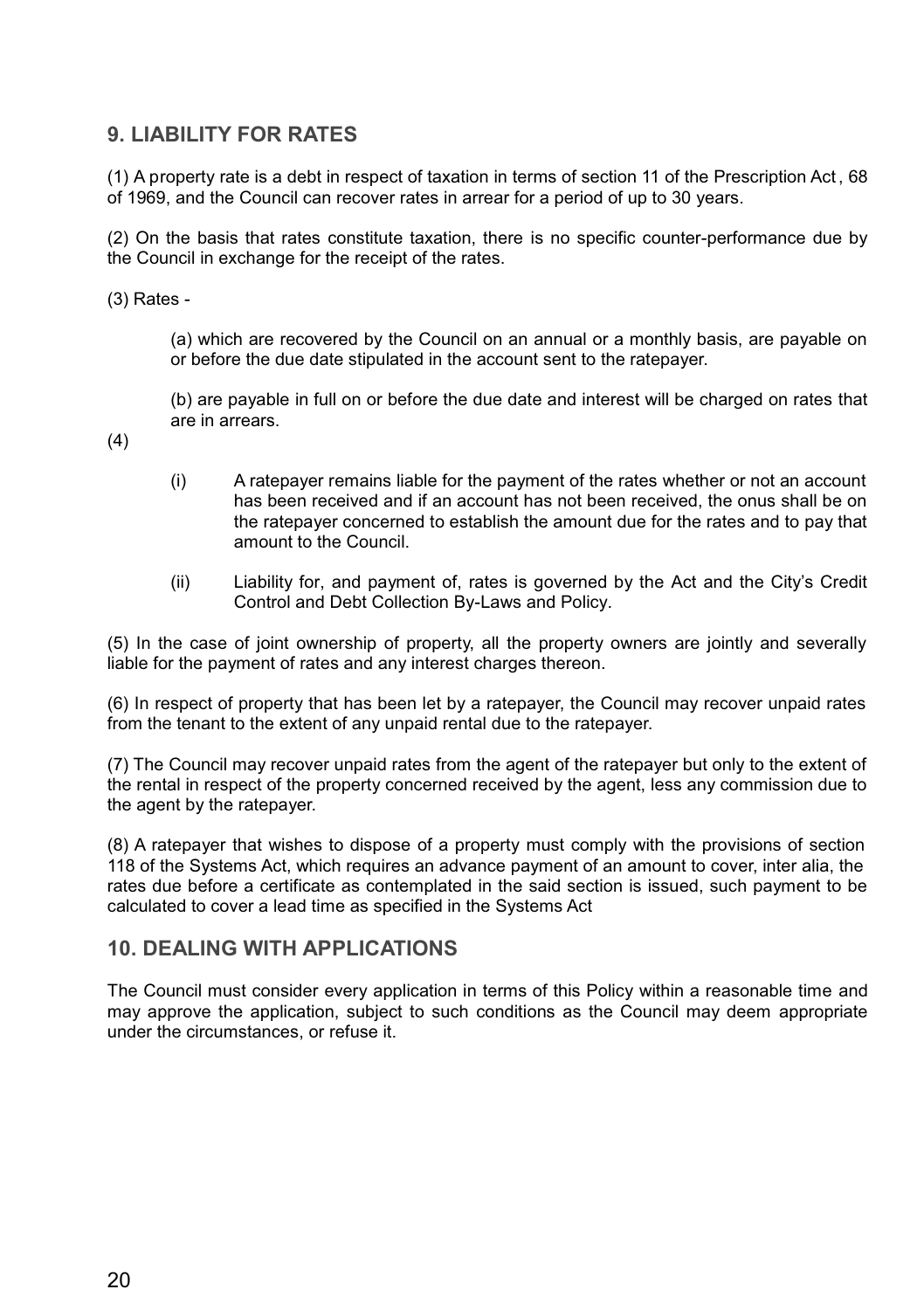### **ADDENDUM**

## **City of Johannesburg Rates 2014/2015**

| No             | Properly Category Rates Tariffs: 2014/2015 | (Cents in the Rand) |
|----------------|--------------------------------------------|---------------------|
| 1              | <b>Agricultural Residential</b>            | 0.005545            |
| $\overline{c}$ | <b>Agricultural Business</b>               | 0.017252            |
| 3              | Agricultural other                         | 0.005545            |
| 4              | Residential                                | 0.006161            |
| 5              | Consent use                                | 0.012322            |
| 6              | <b>Business and Commercial</b>             | 0.017252            |
| 7              | Sectional title business                   | 0.017252            |
| 8              | Sectional title residential                | 0.006161            |
| 9              | Sectional title other                      | 0.006161            |
| 10             | Municipal property                         | 0                   |
| 11             | Farming                                    | 0.001540            |
| 12             | Mining land                                | 0.017252            |
| 13             | Vacant land                                | 0.024645            |
| 14             | PSI                                        | 0.001540            |
| 15             | PSI privately owned                        | 0.001540            |
| 16             | Private open spaces                        | 0.001540            |
| 17             | <b>State</b>                               | 0.009242            |
| 18             | Public benefit                             | 0.001540            |
| 19             | Education                                  | 0.001540            |
| 20             | Religious                                  | 0                   |
| 21             | Multipurpose Residential                   | 0.006161            |
| 22             | Multipurpose Business                      | 0.017252            |
| 23             | Illegal use                                | 0.024645            |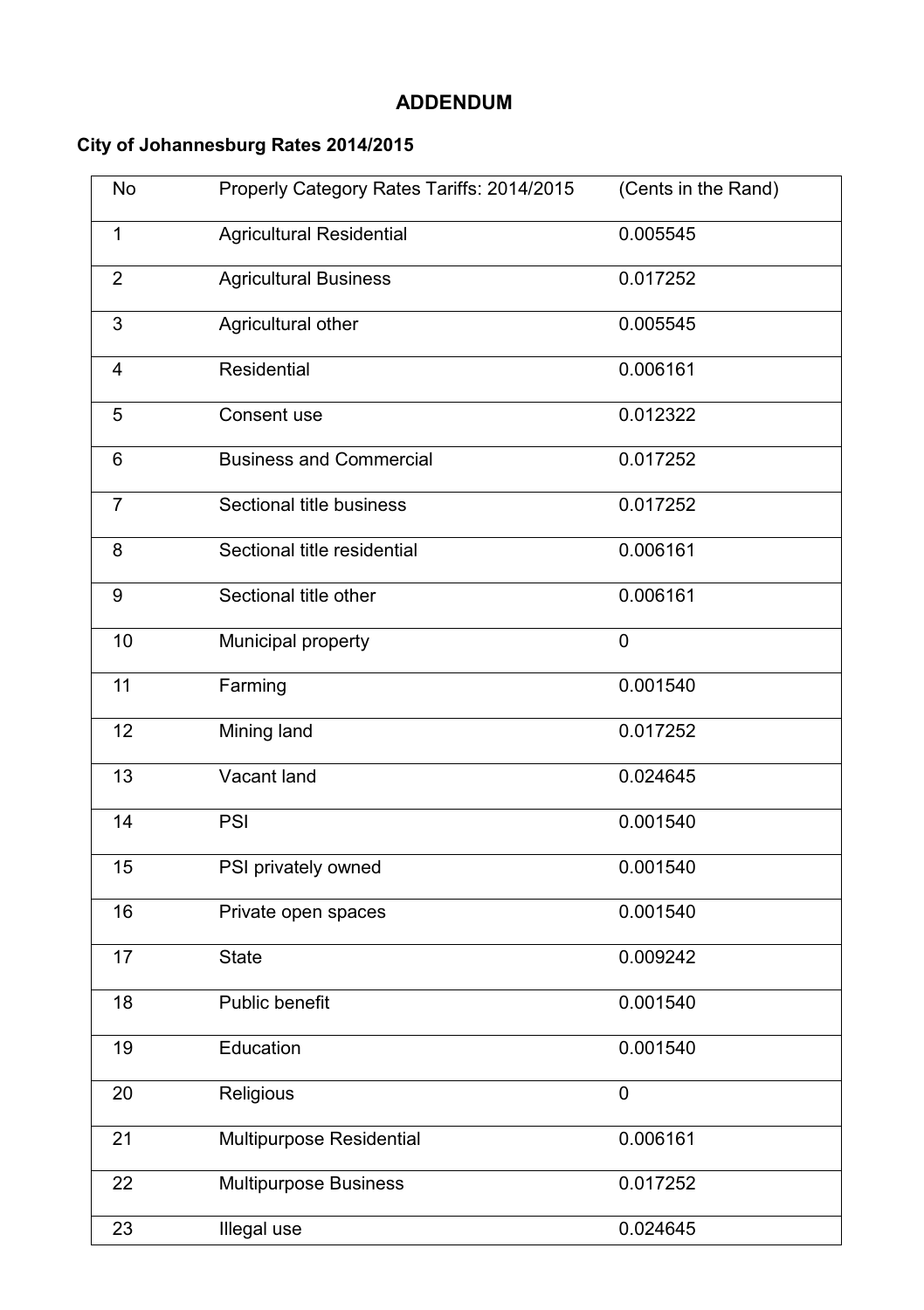# **City of Johannesburg Rates Ratios**

| No             | Category                        | Ratio's        |
|----------------|---------------------------------|----------------|
| 1              | <b>Agricultural Residential</b> | 0.9            |
| 2              | <b>Agricultural Business</b>    | 2.8            |
| 3              | Agricultural other              | 0.9            |
| 4              | Residential                     | 1              |
| 5              | Consent use                     | $\overline{2}$ |
| 6              | <b>Business and Commercial</b>  | 2.8            |
| $\overline{7}$ | Sectional title business        | 2.8            |
| 8              | Sectional title residential     | 1              |
| 9              | Sectional title other           | 1              |
| 10             | Municipal property              | 0              |
| 11             | <b>State</b>                    | 1.5            |
| 12             | Mining land                     | 2.8            |
| 13             | Vacant land                     | 4              |
| 14             | PSI                             | 0.25           |
| 15             | PSI privately owned             | 0.25           |
| 16             | Private open spaces             | 0.25           |
| 17             | Multipurpose Residential        | 1              |
| 18             | Multipurpose business           | 2.8            |
| 19             | Public benefit                  | 0.25           |
| 20             | Education                       | 0.25           |
| 21             | Religious                       | 0              |
| 22             | Illegal use                     | 4              |
| 23             | Farming                         | 0.25           |